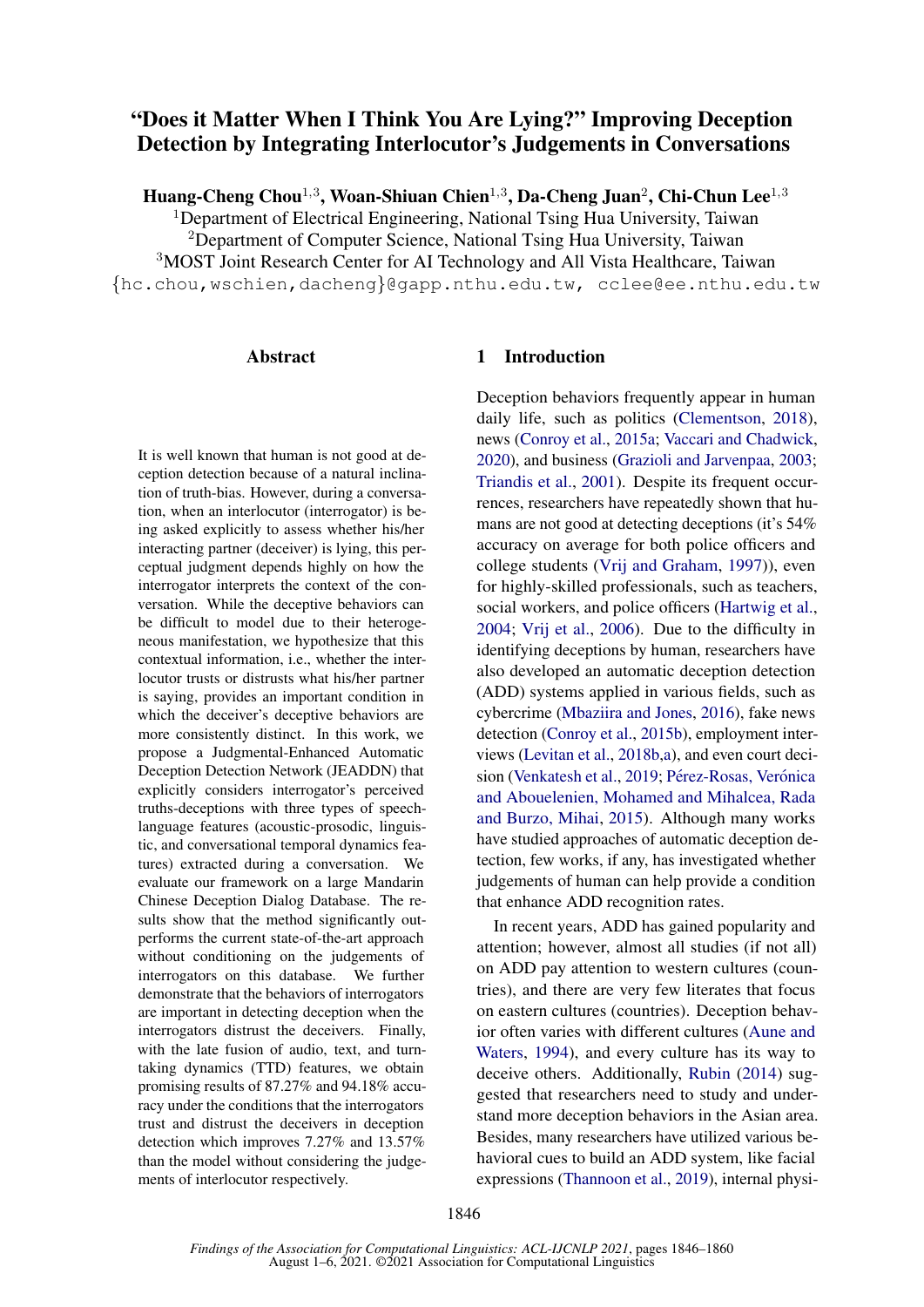ological measures [\(Ambach and Gamer,](#page-9-6) [2018\)](#page-9-6) and even functional brain MRI [\(Kozel et al.,](#page-10-5) [2009a](#page-10-5)[,b\)](#page-10-6). While these indicators can be useful in detecting deceptions, many of them require expensive and invasive instrumentation that is not practical for real-world applications. Instead, speech and language cues carry substantial deceptive cues that can be modeled in ADD tasks for potential large-scale deployment [\(Zhou et al.,](#page-11-6) [2003;](#page-11-6) [Chou et al.,](#page-9-7) [2019\)](#page-9-7). Hence, the proposed method modeled the speech and language cues of humans with real-world data in Mandarin Chinese.

Despite these important advances in understanding and automatically identifying deceptions, there has been little work investigating whether the performance of ADD models can be significantly improved if considering the behaviors and perceptions of interrogators. Several questions remain: is there a difference in linguistic and acoustic-prosodic characteristics of an utterance from both interlocutors given trusted/distrusted judgments of interrogators? How do the judgments of interrogators help the ADD model detect deceptions? To investigate these questions, we firstly follow the previous studies [\(Chou et al.,](#page-9-7) [2019\)](#page-9-7) to segment a dialog into Questioning-Answering (QA) pair turns and then extract acoustic-prosodic features, linguistic features (e.g., Part-Of-Speech taggers (POS), Named Entity Recognition (NER), and Linguistic Inquiry and Word Count (LIWC)), conversational temporal dynamics (CTD) features. Then, we trained machine learning and deep learning classifiers using a large set of lexical and speech features to automatically identify deceptions and evaluated the results in the Daily Deceptive Dialogues corpus of Mandarin (DDDM). Also, to investigate the differences between interlocutor's behaviors, we perform Welch's t-test [\(Delacre et al.,](#page-9-8) [2017\)](#page-9-8) on the characteristics of utterances from both interlocutors given three different scenarios: (A) human-distrusted deceptive and truthful statements, (B) human-trusted deceptive and truthful statements, and (C) successful/unsuccessful deceptive and truthful statements.

In our further analyses, we found that (i) the judgments of human are indeed helpful to significantly improve the performance of the proposed method on detecting deceptions, (ii) the behaviors of interrogators should be considered into the model when the interrogator distrusted the deceivers, and (iii) the additional evidence indicates that human is bad at detecting deceptions – there are very few

significant indicators that overlap between trusted truths-deceptions and successful-unsuccessful deceptions. We believe that these overlap-indicators could be useful for training humans to detect deceptions more successfully. Finally, we summarize our 3 main contributions as below.

- We are the first work to include the judgements of the interrogator as a condition to help improve the recognition rates of deception detection model.
- We demonstrate that the features of interrogators are more effective and useful to detect deceptions than the deceivers' ones under the condition that the interrogator disbelieves the deceiver.
- The proposed model has high potentials for practical deception detection applications and impact on the ADD area.

## 2 Related Work

Automatic deception detection in a dialogue Previous studies have trained a deception detector with various features in a dialog. [Levitan et al.](#page-10-2) [\(2018a\)](#page-10-2) extracted acoustic features of utterances to build the detection framework using a global-level label as the ground truth in employment interviews. [Chou et al.](#page-9-7) [\(2019\)](#page-9-7) indicated that the interlocutor's vocal characteristics and conversational dynamics should be jointly modeled to better perform deception detection in dialogues. The grammatical and syntactical POS features has been widely used in the automatic deception detection (Pérez-Rosas, Verónica and Abouelenien, Mohamed and Mihal[cea, Rada and Burzo, Mihai,](#page-10-3) [2015;](#page-10-3) [Levitan et al.,](#page-10-7) [2016;](#page-10-7) [Abouelenien et al.,](#page-9-9) [2017;](#page-9-9) [Kao et al.,](#page-10-8) [2020\)](#page-10-8). In addition, [Liu et al.](#page-10-9) [\(2012\)](#page-10-9); [Levitan et al.](#page-10-1) [\(2018b\)](#page-10-1) modeled the behaviors of language use from the LIWC features. Gröndahl and Asokan [\(2019\)](#page-9-10); [Chou et al.](#page-9-11) [\(2021\)](#page-9-11) used textual embeddings extracted from the pre-trained BERT model for recognizing deceptions during an interrogator-deceiver conversation. [Thannoon et al.](#page-11-5) [\(2019\)](#page-11-5) used facial expression features to catch micro-variations on the face during the deceiver is telling either the lies or truths in the setting of interview conversation. [Wu](#page-11-7) [et al.](#page-11-7) [\(2018\)](#page-11-7) had fused multimodal data including acoustic features, LIWC-embeddings, and facialexpression information to train a classifier for detecting deception, and Pérez-Rosas, Verónica and [Abouelenien, Mohamed and Mihalcea, Rada and](#page-10-3) [Burzo, Mihai](#page-10-3) [\(2015\)](#page-10-3) trained the deception detec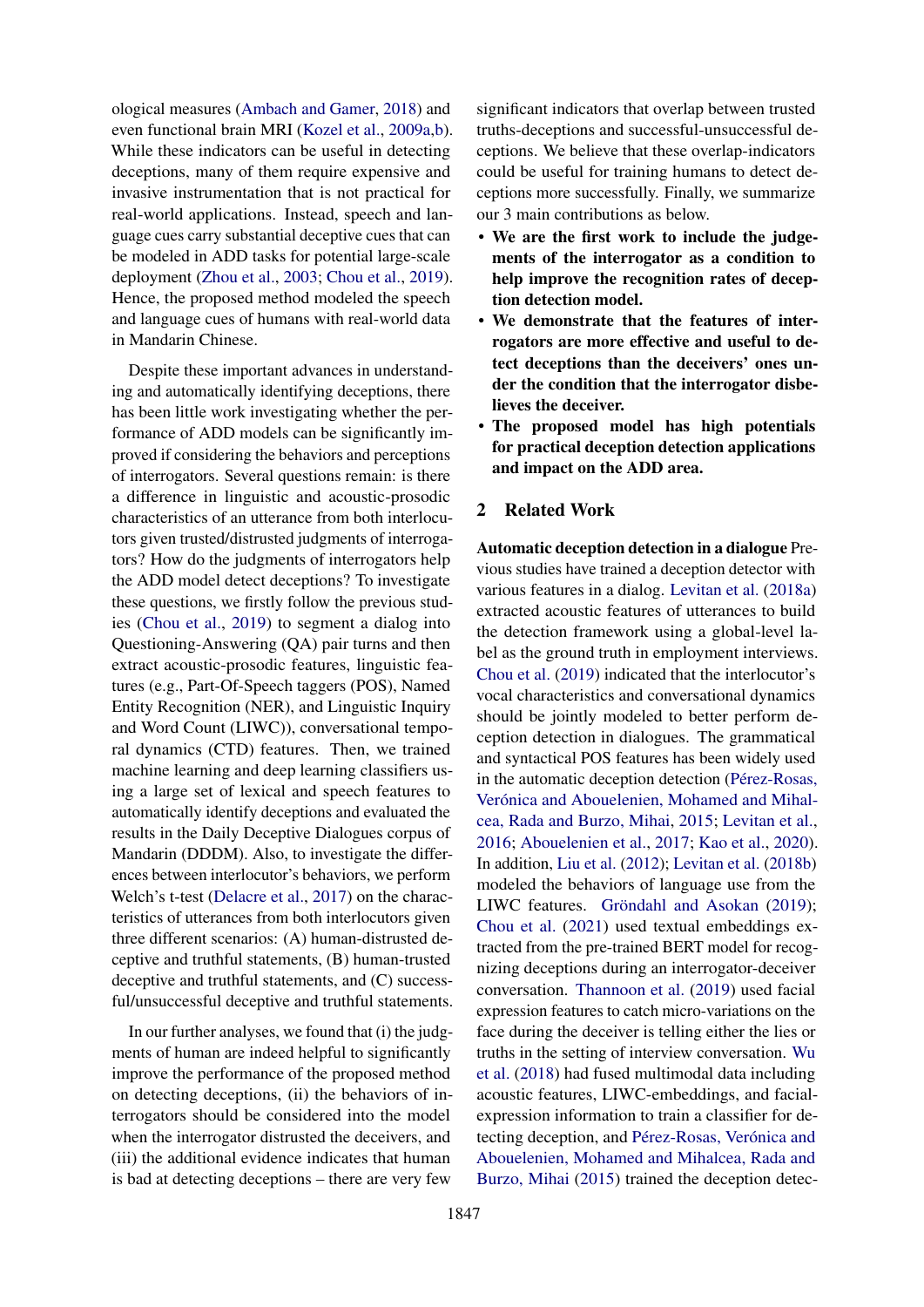tion model using multimodal data with promising accuracy (92.20% area under the precision-recall curve, AUC) during a conversation in the court. However, most of the above-mentioned studies only model the behaviors of deceivers.

The interrogator's behaviors for detecting deceptions In criminal psychology, [Dando and Bull](#page-9-12) [\(2011\)](#page-9-12); [Sandham et al.](#page-10-10) [\(2020\)](#page-10-10) found that policies can be trained to identify criminal liars with advanced interrogation strategies (e.g, tactical use procedure) because these interview techniques maximize deceivers' cognitive load [\(Dando et al.,](#page-9-13) [2015\)](#page-9-13). In addition, [Chou and Lee](#page-9-14) [\(2020\)](#page-9-14) tried to learn from the behaviors of both interlocutors for identifying perceived deceptions, but their learning targets are from the perception of the interrogators not from the deceivers. Therefore, to our best knowledge, we are the first work to take the interrogators' behaviors for detecting deceptions automatically.

The perceptions of interrogators for detecting deceptions [Levitan et al.](#page-10-1) [\(2018b\)](#page-10-1) had studied the perception (judgment) of deception by identifying characteristics of statements that are perceived as truths or lies by interrogators, but they did not use the perceptions for detecting deceptions. [Klein](#page-10-11)[berg and Verschuere](#page-10-11) [\(2021\)](#page-10-11) used the LIWC variables and POS frequencies as input features to train a random forest classifier respectively, and then asked subjects to mark the scores ranging from 0 (certainty truthful) to 100 (certainty deceptive) on the deceptive or truthful text data. Finally, they presented the output probabilities of two trained classifiers on each data for the subjects to change the probabilities of the data. Their results showed that the perceptions of human impair the automatic deception detection models. However, we are different from [Kleinberg and Verschuere](#page-10-11) [\(2021\)](#page-10-11). The main difference is the way how judgements is being utilized; in our work, this is used to provide a condition in improving the prediction results.

<span id="page-2-0"></span>Table 1: Distribution of the annotated data in the DDDM Database.

| Data Distribution |            | Deceiver | Total     |     |
|-------------------|------------|----------|-----------|-----|
|                   |            | Truth    | Deception |     |
| Interrogator      | Trusted    | (2) 97   | (1)86     | 183 |
|                   | Distrusted | $(3)$ 47 | $(4)$ 53  | 100 |

<span id="page-2-1"></span>

Figure 1: The illustration of Questioning-Answering (QA) pair turns. We only used *complete* QA pair turns and excluded some questioning turns if we cannot find the corresponding answering turns. To be noticed that each turn could have multiple utterances.

### 3 DDDM Database

We used conversational utterances from the Daily Deceptive Dialogues corpus of Mandarin (DDDM) [\(Huang et al.,](#page-9-15) [2019\)](#page-9-15). The entire DDDM contains about 27.2 hours of audio recordings from 96 unique speakers and 283 "question-level" conversational data samples. This corpus is particularly useful for our study, and all annotations in the DDDM come from "human" raters. Most deception databases lack recordings and perceptions (judgments) of the interrogators, while DDDM recorded the whole interrogator-deceiver conversations and the judgements of both interlocutors, allowing us to study deception detection given the judgements of the interrogators. With the judgements of both interlocutors, we group the data samples into four classes (shown in Table [1\)](#page-2-0) as follows: (1) successful deceptions, (2) trusted truths, (3) distrusted truths, and (4) unsuccessful deceptions. We follow [Chou et al.](#page-9-7) [\(2019\)](#page-9-7) to transform the 7126 utterances into 2764 *complete* Questioning-Answering (QA) pair turns (shown in Figure [1\)](#page-2-1) because the interrogator tended to ask follow-up questions for judging the deceiver's statements.

#### 4 Problem Definition

#### 4.1 The definition of deception

Deception is different from lying. Deception is human behavior that aims to make receivers believe true (or false) statements that the deceiver believes to be false (or true) with the conscious planning acts, such as sharing a mix of truthful and deceptive experiences to change the perceptions of the interrogators when being inquired to answer to questions. However, lying is just saying that something is true (or false) when in fact that something is false (or true) [\(Mitchell,](#page-10-12) [1986;](#page-10-12) [Sarkadi,](#page-10-13) [2018\)](#page-10-13). Hence, it is challenging for the interrogators to de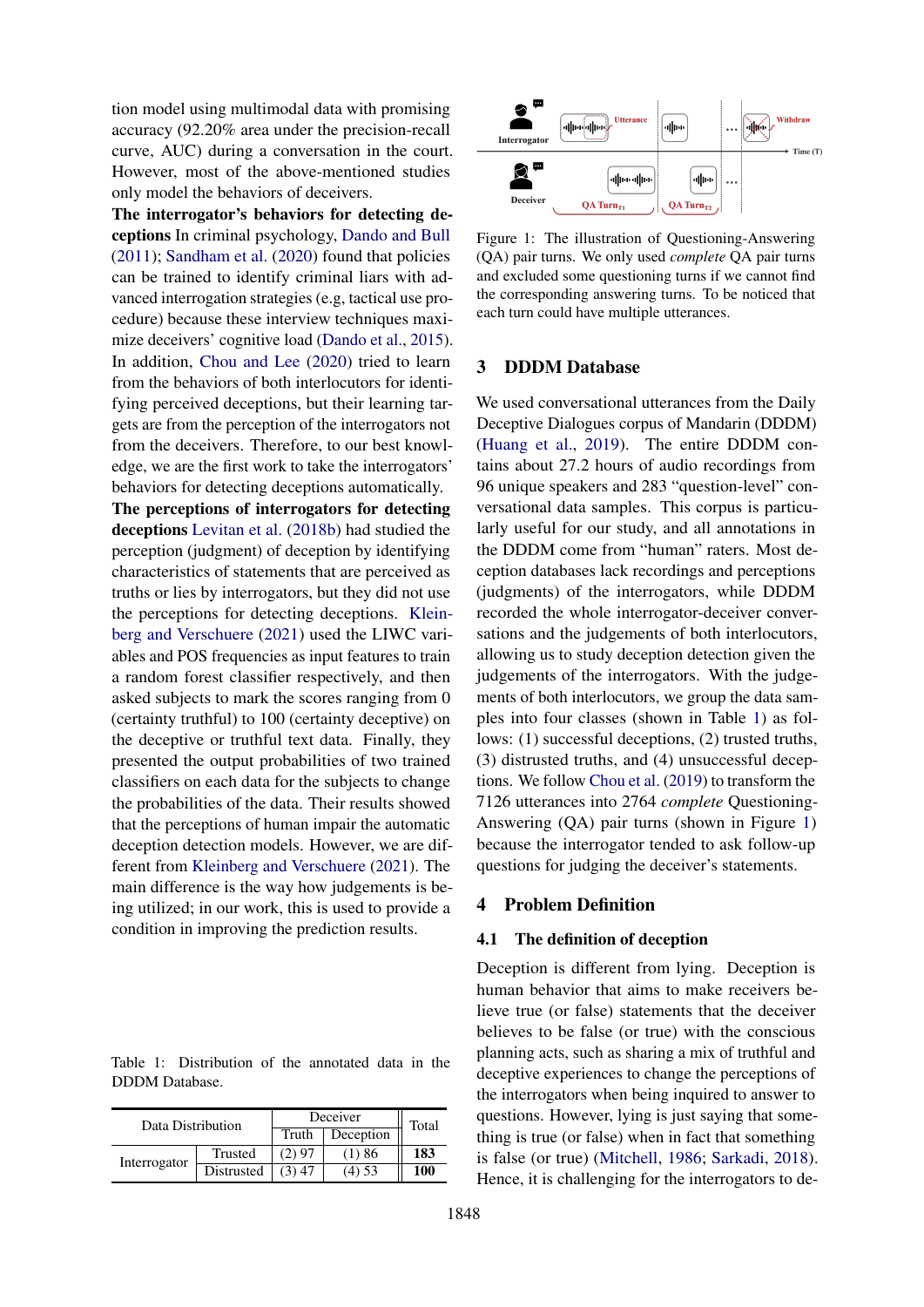tect deceptions through the behaviors of deceivers. Human needs to engage in higher-order cognitive processing to detect these consciously planned deceptions [\(Street et al.,](#page-10-14) [2019\)](#page-10-14). The deceiver can act in a way to change the perceptions of that potential deception detector. This then shifts a heavier burden onto the interrogator's cognitive processing. Hence, the interrogator must necessarily engage in "higher-order" cognitive processing to detect these advanced lies because they usually cannot just detect the behavior (e.g., signs of nervousness invoice), but must interpret why this individual may be nervous, including the honest reason why (e.g., afraid of being disbelieved).

# 4.2 Deception detection with judgments of human

Humans rarely perform better than chance on detecting deceptions, but the interrogators make their judgements according to context information in an interrogator-deceiver conversation. People might be hard to remember the whole detailed information, but their judgements might consist of some context-general information based on their own experience, which results in a truth-bias. Therefore, we build the deception detection models based on the conditional perceptions of humans (humantrusted or human-distrusted). We use judgements of human as criteria to define the following conditions (we also include the condition that we have no judgements of human, and the most conventional studies on ADD are in this condition):

(i) Truthful and deceptive statements detection: detecting deceptions without perceptions of interrogators (judgements of human)

(ii) Trusted truthful and deceptive statements detection: detecting deceptions with believed judgments of interrogators

(iii) Distrusted truthful and deceptive statements detection: detecting deceptions with disbelieved judgments of interrogators

### 5 Methodology

### 5.1 JEADDN: Judgmental-Enhanced Automatic Deception Detection Network

Figure [2](#page-3-0) illustrates the Judgmental-Enhanced Automatic Deception Detection Network (JEADDN) whose main structure is BLSTM-DNN [\(Chou et al.,](#page-9-7) [2019\)](#page-9-7) containing one bidirectional long short-term memory (BLSTM) layer with an attention mechanism and two fully-connected layers. In our

<span id="page-3-0"></span>

Figure 2: The overview of Judgmental-Enhanced Automatic Deception Detection Network (JEADDN) (The WS and TTD mean a word segmentation and turntaking dynamics respectively).

method, judgements of human are criterion in choosing the classifiers for certain conditions to detect deceptions (not as the features). That is, when the interrogator believes the deceiver's statements, we use the condition (ii) classifier. Instead, when the interrogator disbelieves the deceiver, we can use the condition (iii) classifier. We fuse the best feature set from each modality by late fusion with additional three dense layers. Besides, there are two main goals. One is to investigate the effectiveness and robustness of speech and language features of both interlocutors. The other is to show whether the model performance of detecting deceptions with the judgements of interrogators could be better than the model without them.

More specifically, we split four-class sample data in Table [1](#page-2-0) into two conditions based on judgements of interrogators (human-trusted/human-distrusted). The unit of features of interrogators/deceivers incorporates all of the utterances from the *complete*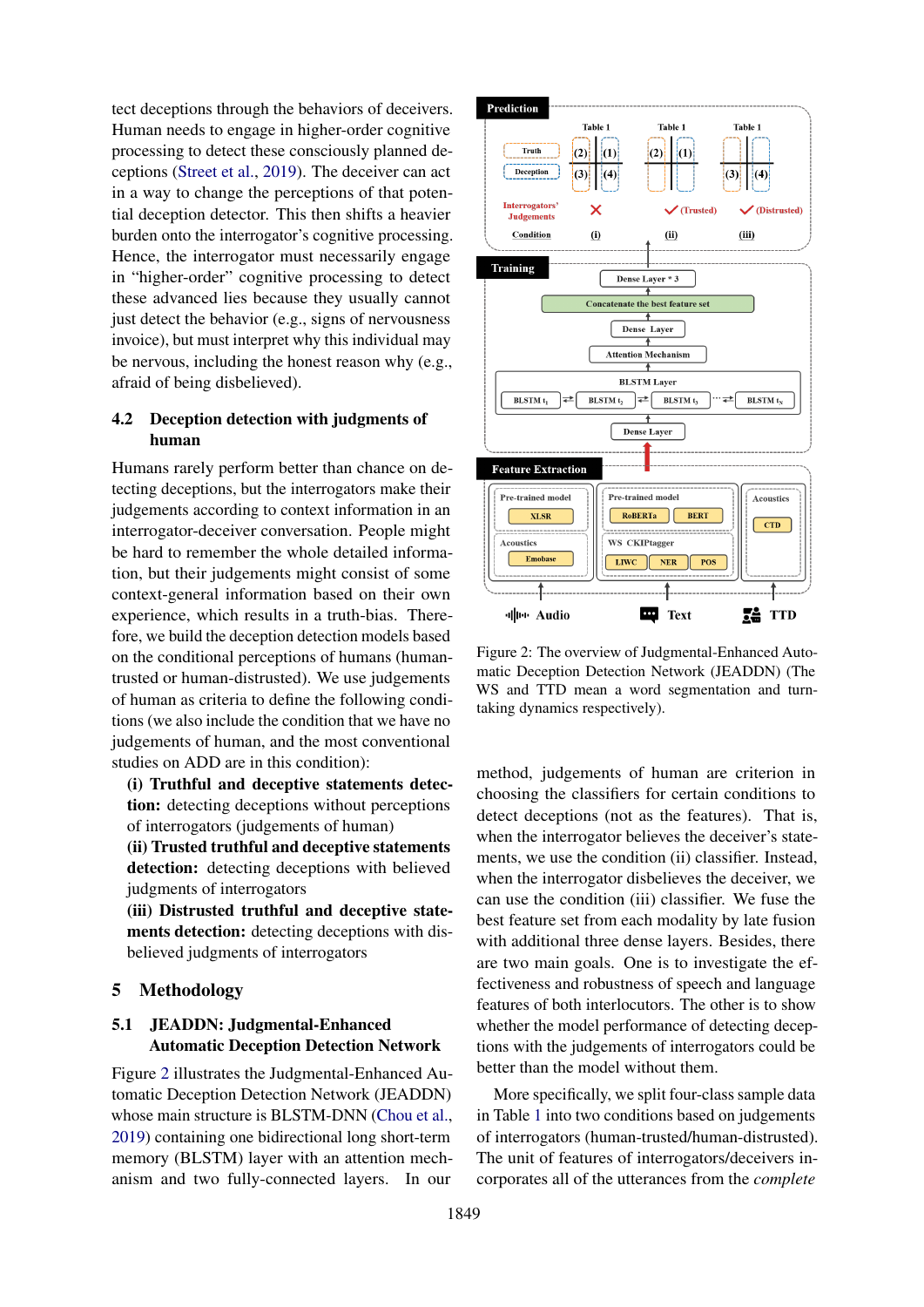<span id="page-4-0"></span>

| Denotation     | <b>Feature Set</b>                      | Dimension | <b>Extraction Tool</b>              |
|----------------|-----------------------------------------|-----------|-------------------------------------|
| Emobase        | Emobase                                 | 988       | openSmile (Eyben et al., 2010)      |
| <b>XLSR</b>    | $XLSR-53$                               | 7680      | XLSR-53 (Conneau et al., 2020)      |
| <b>NER</b>     | Named Entities Recognition              | 17        | CKIP Tagger (Li et al., 2020)       |
| <b>POS</b>     | Part-Of-Speech Tagger                   | 50        | CKIP Tagger (Li et al., 2020)       |
| <b>BERT</b>    | BERT-Base in the Chinese version        | 768       | BERT (Devlin et al., 2019)          |
| <b>RoBERTa</b> | RoBERTa-Base in the Chinese version     | 768       | RoBERTa (Cui et al., 2020)          |
| <b>LIWC</b>    | Linguistic Inquiry and Word Count 2015  | 82        | LIWC 2015 (Pennebaker et al., 2015) |
| CTD.           | <b>Conversational Temporal Dynamics</b> | 20        | Proposed by Chou et al. (2019)      |
|                |                                         |           |                                     |

Table 2: The table summarizes 8 turn-level feature sets introduction used in this paper.

QA pair because interrogators would like to ask questions to seek detailed information. The closest previous study is [Chou and Lee](#page-9-14) [\(2020\)](#page-9-14). They have investigated perceived deception in the condition that the deceiver is telling either truths or deceptions, but they only focus on perceived deception recognition. Our objective is to detect the deceiver's answers corresponding to each question. In contrast, the learning targets of [Chou and Lee](#page-9-14) [\(2020\)](#page-9-14) are from the interrogator's guessed answers. Therefore, our learning targets are different from them. Moreover, their work is not useful in real life since they have to know the judgements of the deceivers, and it is impractical and impossible to be applied in the real world. In this paper, we hypothesize that (i) we can get better performance if the model takes judgements of interrogators into account, and (ii) there are differences in both interlocutors' behaviors between the trusted/distrusted truthful and deceptive dialogues. In the rest of the sections, we will describe the feature extraction in detail (notice that all types of the following feature sets are normalized to each speaker using z-score normalization) and the use of a deception detection framework.

#### 5.1.1 Turn-level Feature Extraction

Table [2](#page-4-0) summarized 8 various feature sets, which were extracted from the acoustic and linguistic characteristics of all speakers based on questioning turns of interrogators and answering turns of deceivers within QA pairs. In this work, we use the features extracted from audio and text recordings data to build the models, and we describe each feature set one by one as below.

### Audio Recordings

• Emobase: we followed [\(Chou et al.,](#page-9-7) [2019;](#page-9-7) [Chou](#page-9-14) [and Lee,](#page-9-14) [2020\)](#page-9-14) to extracted 988-dimensional acoustic-prosodic features from questioning turns (answering turns) by "emobase.config" of openS- MILE toolkit [\(Eyben et al.,](#page-9-16) [2010\)](#page-9-16).

- CTD: [Chou et al.](#page-9-7) [\(2019\)](#page-9-7) firstly proposed the conversational temporal dynamics (CTD) feature set within *complete* QA pairs. Additionally, [Chou](#page-9-11) [et al.](#page-9-11) [\(2021\)](#page-9-11) incorporated CTD, Emobase, and BERT to achieve the state-of-the-art result of DDDM, so we also extract CTD for comparison. Also, CTD can extract the temporal turn-taking dynamics (TTD) of both interlocutors during a conversation. We list a part of features of CTD as below, and more detailed information about CTD is in [Chou et al.](#page-9-7) [\(2019\)](#page-9-7).
	- Utterance-duration ratio: the reciprocal ratio between the utterances length  $(u)$  and the turn duration (d), denoted as  $Int_{ud}$  and  $Int_{du}$ respectively.
	- Silence-duration ratio: the reciprocal ratio between the silence (s) duration and the turn duration, denoted as  $Int_{sd}$  and  $Int_{ds}$  respectively.
	- Silence-utterance ratio: the reciprocal ratio between the silence duration and the utterance lengths, denoted by  $Int_{su}$  and  $Int_{us}$  respectively.
	- **Silence times**  $(st)$ : the number of times that a subject produces a pause that is more than 200ms, denoted as  $Int_{st}$  and  $Dec_{st}$ .
- XLSR: Due to the scarcity of deception databases in Mandarin Chinese, we use the multilingual pre-trained model, XLSR-53 [\(Conneau](#page-9-17) [et al.,](#page-9-17) [2020\)](#page-9-17), to extract acoustic representation. XLSR-53 is trained for acoustic speech recognition (ASR) task with more than 56,000 hours of speech data in 53 different languages including Chinese-Taiwan (Mandarin Chinese) based on wav2vec 2.0 [\(Baevski et al.,](#page-9-20) [2020\)](#page-9-20). The dimension of the feature vector is 512 per frame, and then the feature vector per frame is applied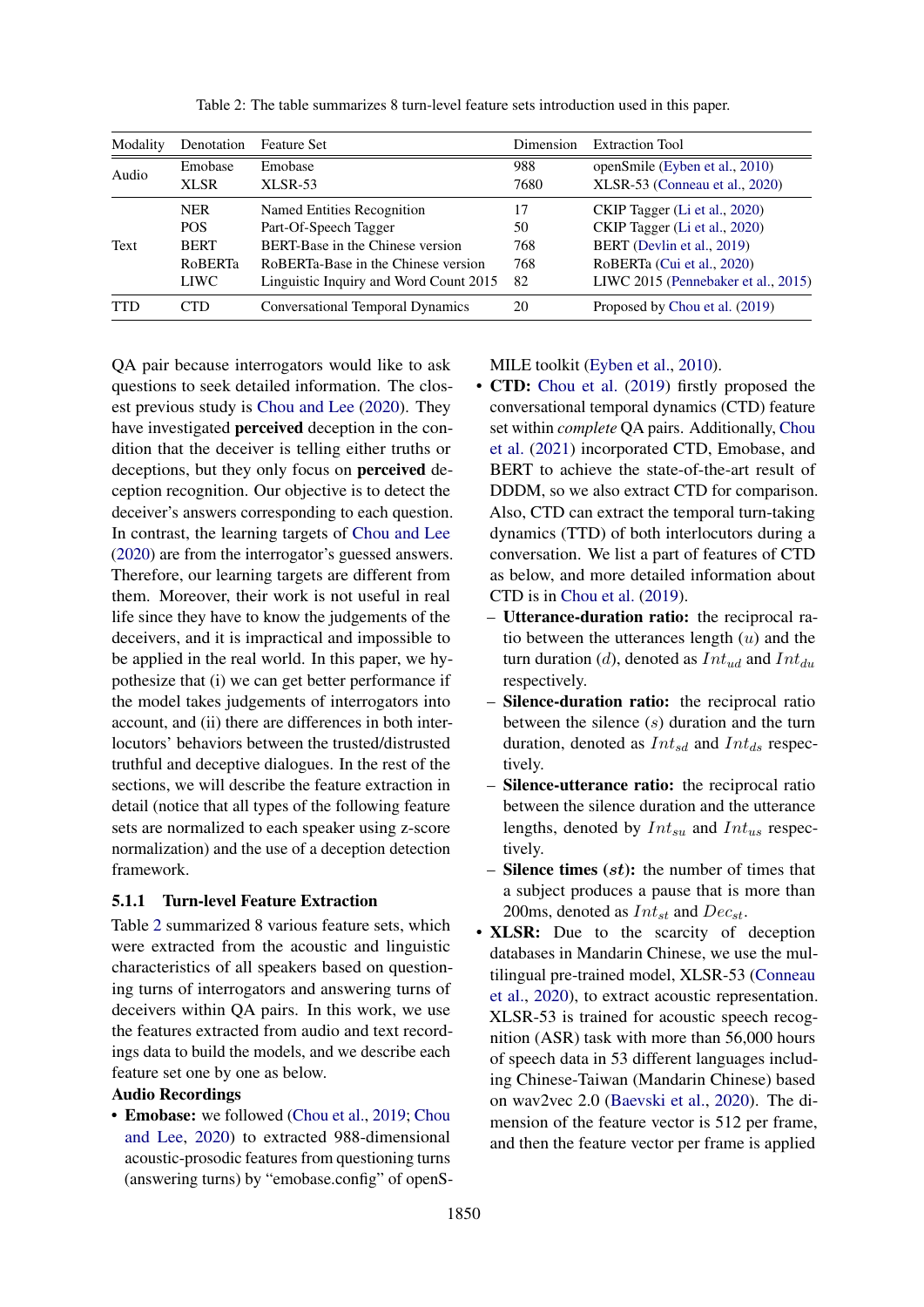to the [1](#page-5-0)5 statistics<sup>1</sup> to generate the final 7680dimensional feature vectors.

# Text Recordings

- BERT: we utilize BERT-Base in the Traditional Chinese version pre-trained model [\(Devlin et al.,](#page-9-18) [2019\)](#page-9-18) to extract turn-level 768-dimensional feature vectors. BERT was trained with a large amount of plain text data publicly available on the web using unsupervised objective functions (like masked-language modeling objective (MLM)) and works at the character level. We do not have to perform word segmentation when extracting representations.
- RoBERTa: we also use RoBERTa [\(Cui et al.,](#page-9-19) [2020\)](#page-9-19) to extract textual features. Its main component is the same as BERT [\(Devlin et al.,](#page-9-18) [2019\)](#page-9-18), but RoBERTa used a Whole-Word-Masking (WWM) technique and was trained on 10 times more data than BERT model. Although BERT has another version (BERT-WWM), there is no available pre-trained model in the Chinese language, so we only extract the features by both BERT and RoBERTa pre-trained models in this work.
- **POS:** we extracted 50-dimensional POS taggings excluding all punctuation-related dimensions by CKIP Tagger [\(Li et al.,](#page-10-15) [2020\)](#page-10-15) and then convert all POS predictions into feature vectors by calculating the number of word counts.
- NER: we use CKIP Tagger to extract 17dimensional named entity recognition (NER) features, and convert the predictions into feature vectors by calculating the number of word counts. To our best knowledge, the NER feature set has never been used to train the deception detector. We are inspired by the findings of psychologist's studies on crime interrogation to use the NER feature set as input features for detecting deceptions. [Vrij et al.](#page-11-8) [\(2021\)](#page-11-8) suggest that the interrogators need to manipulate and design questions to ask the deceivers for detailed information, *complications*, because truth-tellers often reported more complications than lie tellers in each stage of the interview. A complication refers to details associated with personal experience or knowledge learned from any personal experience. In the DDDM, most recruited subjects are university

students, and the three designed questions the researchers assigned each subject to ask are mainly about general activities or experiences of an average college student. For instance, scores of department border cups, professional knowledge about instruments, and detailed process of any events held by different clubs are regarded as personal experiences. Therefore, we extracted the NER features to capture the detailed information.

• LIWC: we use LIWC 2015 toolkit to extract 82 dimensional features (excluding all punctuationrelated feature dimensions and total word counts (WP)) in this work after performing word segmentation pre-processing by CKIP Tagger.

#### 6 Experiment

#### 6.1 Experimental Setup

We conduct our experiments to show whether judgements and speech and language cues of interrogators are helpful to detect deceptions. The closest deception database is the Columbia X-Cultural Deception (CXD) Corpus [\(Levitan et al.,](#page-10-17) [2015\)](#page-10-17), but we have no access to the CXD corpus. To compare and show the baseline results, we compare all the models that had been used in the CXD corpus to reveal overall performance on the DDDM corpus. These baseline models include Support Vector Machines (SVM), Random Forest (RF), Logistic Regression (LG), and feedforward neural network (DNN). All baseline classifiers settings in this work are the same as [Levitan et al.](#page-10-1) [\(2018b\)](#page-10-1); [Mendels et al.](#page-10-18) [\(2017\)](#page-10-18).

Moreover, to compare with the state-of-the-art performance in the DDDM [\(Chou et al.,](#page-9-11) [2021\)](#page-9-11), we also use the same model proposed by [\(Chou](#page-9-7) [et al.,](#page-9-7) [2019\)](#page-9-7), BLSTM-DNN, consisting of one fullyconnected layer in a network with Rectified Linear Unit (ReLU) activation function, one BLSTM layer with an attention mechanism, one fully-connected layer with ReLU activation function, and then one prediction layer with a softmax activation function. We also include LSTM-DNN model in [\(Chou](#page-9-11) [et al.,](#page-9-11) [2021\)](#page-9-11) as baseline classifier. All settings of LSTM-DNN and BLSTM-DNN are the same as [\(Chou et al.,](#page-9-11) [2021\)](#page-9-11). The whole framework is implemented by Pytorch [\(Paszke et al.,](#page-10-19) [2019\)](#page-10-19). The evaluation metric is macro F1-score based on the dyadindependent 10-fold cross-validation. We use the zero-padding to ensure each data sample's timestamp is the same if the length is less than the maximum timestamp (40). Several hyper-parameters for

<span id="page-5-0"></span> $<sup>1</sup>(1)$ : amean, (2): 1th percentile, (3): 99th percentile, (4):</sup> kurtosis, (5): 99th percentile minus first percentile, (6): max, (7): maxPos, (8): min, (9): minPos, (10): quartile1, (11): quartile3, (12): range, (13): skewness, (14): stddev, (15) median.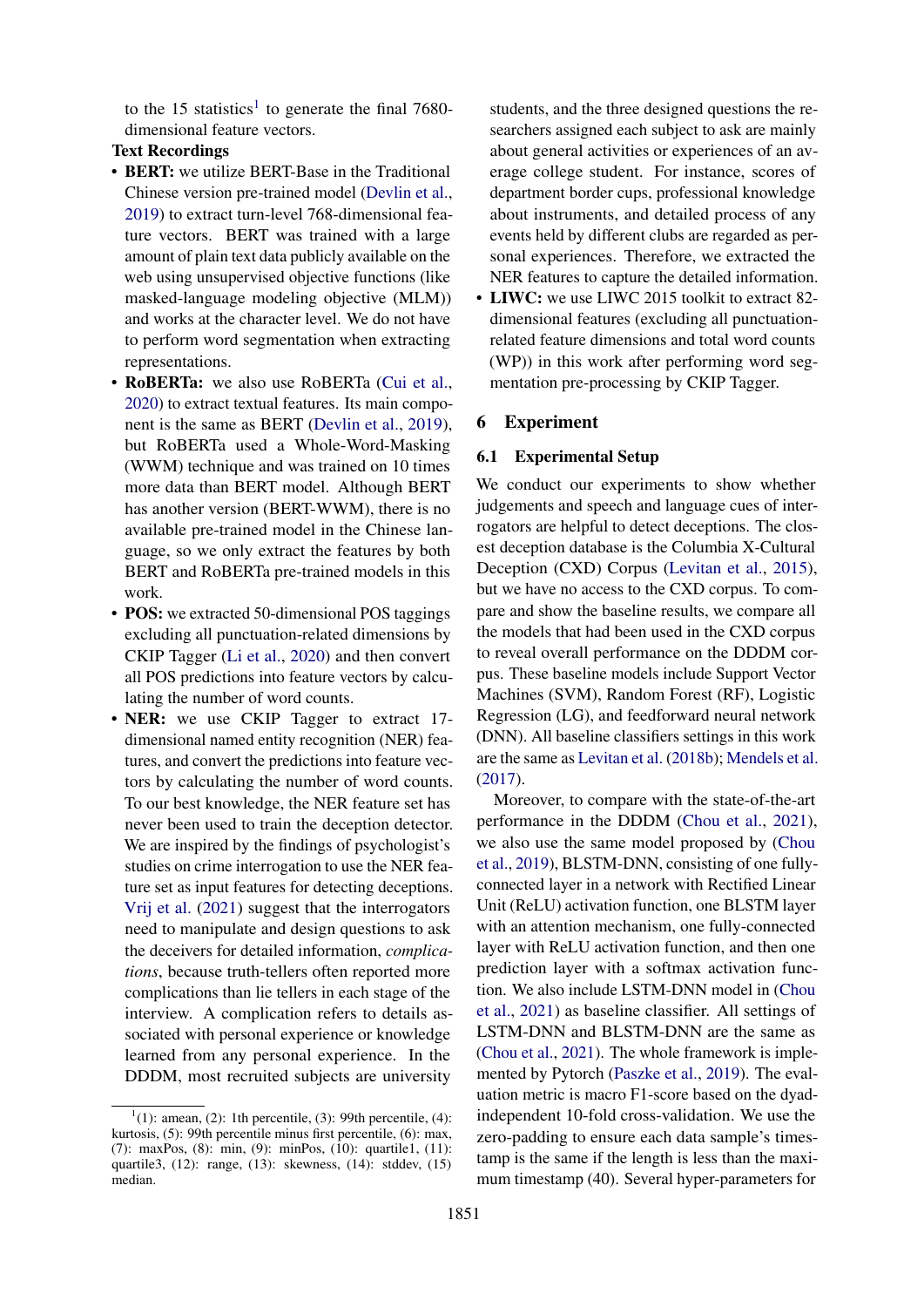<span id="page-6-0"></span>Table 3: Results on the produced deception detection on the DDDM database in macro F1-score (%). The Who's Feature column implies that the feature comes from whom, such as the interrogator (Int.), the deceiver (Dec.), or both of interlocutors (directly concatenate the features of interlocutors in feature-level).

|                 |                | Who's          | (i)     |         |            |            |                 |                  |       | (iii)            |
|-----------------|----------------|----------------|---------|---------|------------|------------|-----------------|------------------|-------|------------------|
| <b>Modality</b> | <b>Feature</b> |                | RF      | LR      | <b>SVM</b> | <b>DNN</b> | <b>LSTM-DNN</b> | <b>BLSTM-DNN</b> |       | <b>BLSTM-DNN</b> |
|                 |                | <b>Feature</b> | (2018b) | (2018b) | (2018b)    | (2018b)    | (2019)          | (2019)           |       |                  |
|                 |                | Int.           | 51.35   | 47.03   | 52.29      | 63.31      | 59.98           | 59.80            | 70.06 | 83.72            |
|                 | Emobase        | Dec.           | 54.42   | 54.52   | 51.03      | 66.56      | 63.95           | 66.84            | 76.92 | 80.49            |
|                 |                | Both           | 51.92   | 50.54   | 51.09      | 65.45      | 57.70           | 60.85            | 72.00 | 81.17            |
| Audio           |                | Int.           | 48.83   | 43.47   | 50.20      | 65.02      | 60.52           | 59.74            | 74.32 | 83.10            |
|                 | <b>XLSR</b>    | Dec.           | 49.83   | 45.78   | 53.15      | 64.06      | 60.54           | 61.37            | 75.25 | 80.36            |
|                 |                | <b>B</b> oth   | 48.26   | 44.52   | 52.49      | 64.38      | 59.64           | 58.79            | 74.82 | 79.75            |
|                 |                | Int.           | 44.03   | 55.15   | 48.68      | 64.40      | 55.29           | 57.94            | 59.66 | 64.15            |
| Text            | <b>NER</b>     | Dec.           | 57.03   | 48.21   | 55.74      | 65.04      | 68.10           | 66.19            | 74.78 | 72.61            |
|                 |                | Both           | 55.01   | 56.00   | 52.10      | 66.67      | 65.18           | 65.37            | 74.77 | 75.61            |
|                 | <b>POS</b>     | Int.           | 51.18   | 50.23   | 57.32      | 66.34      | 60.96           | 60.89            | 71.06 | 72.41            |
|                 |                | Dec.           | 51.23   | 55.90   | 57.08      | 66.83      | 64.74           | 61.29            | 75.19 | 77.14            |
|                 |                | <b>B</b> oth   | 50.05   | 55.00   | 56.13      | 67.09      | 64.72           | 62.99            | 74.77 | 77.32            |
|                 | <b>LIWC</b>    | Int.           | 51.25   | 50.87   | 55.14      | 65.00      | 64.29           | 65.10            | 76.27 | 80.51            |
|                 |                | Dec.           | 52.75   | 54.81   | 57.26      | 68.36      | 64.18           | 64.19            | 74.32 | 82.44            |
|                 |                | <b>B</b> oth   | 50.63   | 49.37   | 57.68      | 67.36      | 63.79           | 62.54            | 75.40 | 77.10            |
|                 | <b>BERT</b>    | Int.           | 54.61   | 58.61   | 54.47      | 68.30      | 65.98           | 63.15            | 77.38 | 85.53            |
|                 |                | Dec.           | 60.77   | 62.38   | 57.76      | 71.03      | 70.83           | 72.00            | 82.14 | 82.77            |
|                 |                | Both           | 61.99   | 62.62   | 57.69      | 71.05      | 70.82           | 71.63            | 77.52 | 83.30            |
|                 |                | Int.           | 52.43   | 53.00   | 55.93      | 69.04      | 66.96           | 65.78            | 73.46 | 80.80            |
|                 | RoBERTa        | Dec.           | 56.22   | 59.22   | 57.79      | 70.45      | 73.13           | 74.31            | 79.88 | 86.59            |
|                 |                | Both           | 58.21   | 61.33   | 61.10      | 71.35      | 73.17           | 73.56            | 75.43 | 81.83            |
| <b>TTD</b>      | <b>CTD</b>     | Both           | 50.65   | 47.04   | 47.83      | 65.11      | 59.86           | 56.19            | 71.90 | 64.00            |

the LSTM-DNN and BLSTM-DNN models as below are grid-searched: the number of nodes in the LSTM and BLSTM layers is ranging in [2, 4, 8], and the batch size is ranging in [16, 32], the learning rates is ranging in [0.01, 0.005] with adjusting mechanism by multiplying  $\frac{1}{\sqrt{1+epoch}}$  per epoch. Finally, the maximum epoch is 10000. These hyperparameters are chosen with early stopping criteria in all conditions to minimize cross-entropy with balanced class weights on the validation set.

#### 6.2 Experimental Results

Table [3](#page-6-0) presents a summary of the complete results in three different conditions. There are 283, 183, and 100 question-level data samples under conditions (i), (ii), and (iii) respectively. The more detailed information about the portion of DDDM is shown in Table [1.](#page-2-0) Besides, the human performance is 54.7% macro F1-score in the DDDM corpus. The performance of DNN [\(Mendels et al.,](#page-10-18) [2017\)](#page-10-18) is very competitive, but modeling time-series information is important for conversation setting. Hence, we only present the results with the BLSTM-DNN model in the conditions (ii) and (iii).

In Table [3,](#page-6-0) the performances of the BLSTM-DNN with judgments of interrogators are consistently higher than the models without the judgments of interrogators, and the findings show corroborating evidence of the ALIED theory [\(Street,](#page-11-9) [2015;](#page-11-9) [Street et al.,](#page-10-14) [2019\)](#page-10-14) which claimed that the perceptions of human could be potential lie detector even though the judgments of human are error-prone. We also found that the interrogators' features seem more contributing to deception detection in condition (iii). This finding demonstrates that we could consider the interrogators' features when the interrogators distrust the deceivers for building deception detection models. However, the performances of most models trained with the feature sets of the deceivers in the condition (i) and (ii) consistently surpass the ones trained with the features from the interrogators or both interlocutors.

#### 6.3 Ablation Study

To investigate the effectiveness of audio, text, and turn-taking dynamics (TTD) modalities, we take the feature set according to the best performance in Table [3.](#page-6-0) We take Emobase, BERT, and CTD to represent the audio, text, and TTD modalities respectively. In the condition (i) and (ii), Emobase and BERT are from the deceivers. On the other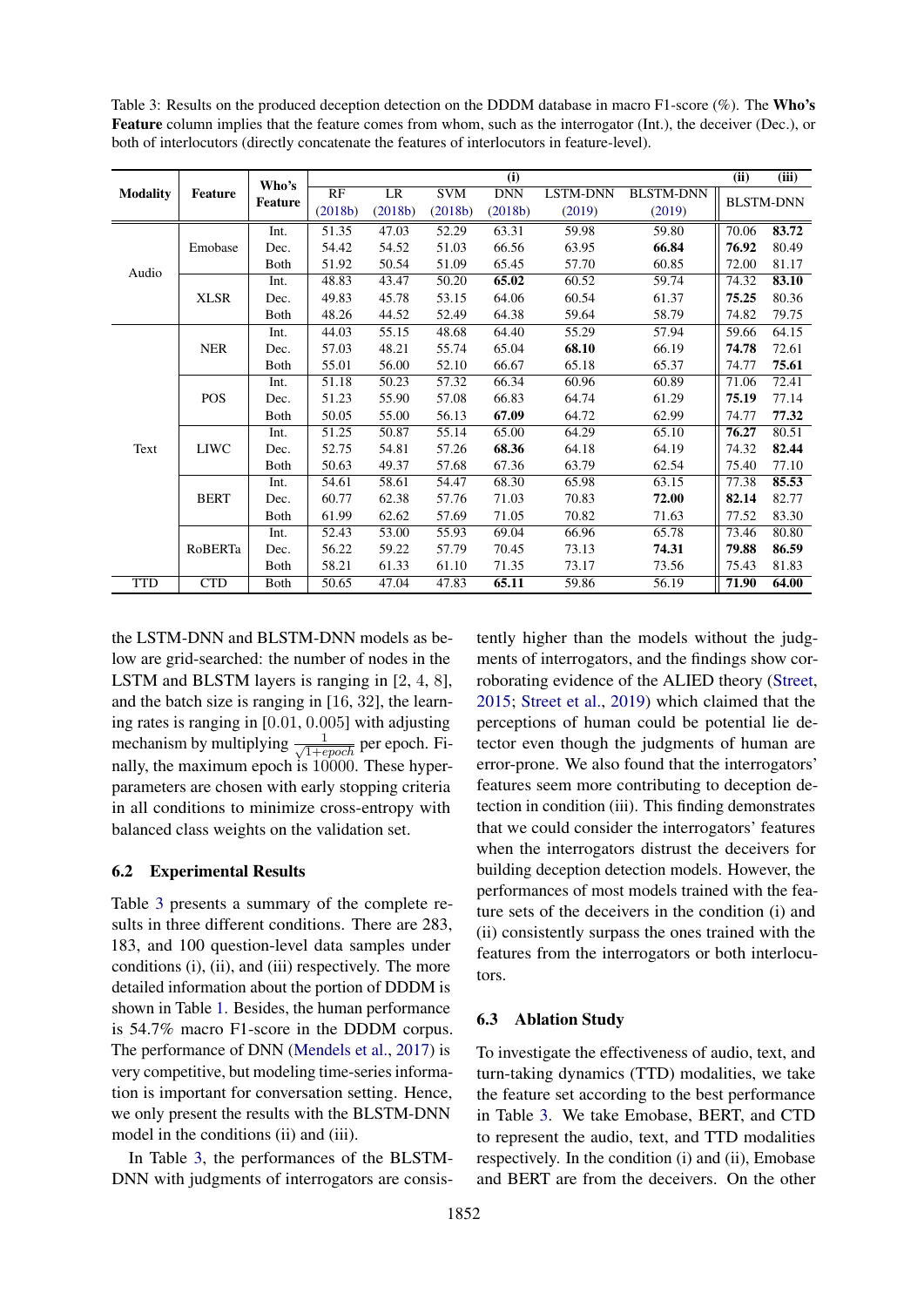<span id="page-7-0"></span>Table 4: Ablation results on three modalities, Emobase, BERT, and CTD feature sets.

| <b>Modality</b>    | Audio   | Text        | <b>TTD</b> | Condition |       |       |
|--------------------|---------|-------------|------------|-----------|-------|-------|
| <b>Feature Set</b> | Emobase | <b>BERT</b> | <b>CTD</b> | (i)       | (ii)  | (iii) |
|                    | v       |             |            | 66.84     | 76.92 | 83.72 |
| Single             |         | V           |            | 72.00     | 82.14 | 85.53 |
| Modality           |         |             | V          | 56.19     | 71.90 | 64.00 |
|                    | V       | V           |            | 78.68     | 86.79 | 91.32 |
| Late               | v       |             | v          | 74.92     | 84.99 | 87.63 |
| Fusion             |         | v           | v          | 77.83     | 85.90 | 90.16 |
|                    | V       | v           | v          | 80.61     | 87.27 | 94.18 |

hand, the counterparts are from the interrogators in the condition (iii). In the fusion method, we follow [Chou et al.](#page-9-11) [\(2021\)](#page-9-11) to firstly freeze the weights of all models trained with the above-mentioned feature sets and concatenate their final dense layers' outputs as the input of the additional three-layer feed-forward neural network to perform late fusion. Table [4](#page-7-0) summarizes the results of the ablation study, and the text modality is the most effective modality. Finally, we get the promising results 87.27 % and 94.18 % and significant improvements 7.27% and 13.57% than the model without judgements of human in the condition (ii) and (iii) respectively.

#### 7 Analyses

Having established the presence and characteristics of each speech and language cue, we were interested in exploring the differences in both of interlocutors' speech and language cues on the different judgements of the interrogators given three different scenarios: (A) human-distrusted deceptive and truthful statements, (B) human-trusted deceptive and truthful statements, and (C) successful/unsuccessful deceptive and truthful statements. We firstly performed Welch's t-test [\(Delacre](#page-9-8) [et al.,](#page-9-8) [2017\)](#page-9-8) for each speaker's turn (e.g., questioning/answering turns) within QA pairs that represented a question and answer from the 3 daily questions. The QA pairs shown in Figure [1](#page-2-1) were marked manually, and each deceivers' answer was labeled as truth or deception using the daily life questionnaire response sheet. This resulted in 2764 QA pairs. Using this data, the significant indicators after performing Welch's t-test between each feature set on the different conditions are shown in Appendix [A.1](#page-11-10) Table [A.1.](#page-12-0) Then, we calculate the ratio of significant features in each feature set divided by its dimension base because every feature set has different dimensions, i.e., in the NER feature set under the scenario (A), there are 7 significant indi-

cators and its dimension base is 17, so the ratio is calculated by 7 divided by 17. Additionally, while XLSR, NER, POS, BERT, and RoBERTa are all extracted by not zero-error-rate pre-trained models and LIWC is also calculated the word counts afterword segmentation by CKIP Tagger, they all have significant indicators whose p-value is smaller than 0.05 among them. For example, BERT and RoBERTa from the deceivers have a high proportion of significant indicators. However, since the meaning of XLSR, BERT, and RoBERTa representations are difficult to explain intuitively, so we focus on other feature sets to examine the following research questions.

Is there a difference in both interlocutors' behaviors between distrusted truths and deceptions (Scenario A)? According to the experimental results in Table [3,](#page-6-0) we understand that the features of interrogators are significant indicators to detect deceptions. After performing the Welch's t-test on each feature set between distrusted truthful and deceptive interlocutor's questioning/answering responses (there are 898 QA pairs in scenario A), we found that the feature sets of NER, POS, and LIWC have a higher ratio of statistically significant indicators. Moreover, we check the predictions of them in the DDDM, and we observe that the interrogators tend to ask more complex questions to inquire detailed information about the statements of deceivers. That is, the interrogators would check the numbers information about scores of games, frequency of presentation, or length of music concerts (*PERCENT*, *QUANTITY*, *Neqb*, and *DM*), things about musical instrument or events about concert presentations and ball games (*EVENT*, *PRODUCT*, and *WORK OF ART*), and places/locations (i.e., elementary schools and universities) (*Nc*). This result is very interesting because the psychologist studies had also shown that how interrogators interrogate the deceivers in details would affect the success in catching liars. Besides, there are some significant indicators in LIWC, such as the words describing the movements in the sport game (*death*: "殺"球 (殺球 means kill and spike)) and the words to ask the deceivers to provide more detailed information (*focusfuture*: "然後"你之後還有繼續打球/彈<sup>樂</sup> 器嗎? ("then", did you keep playing balls/musical instrument afterward?)).

Is there a difference in both interlocutors' behaviors between trusted truths and deceptions (Scenario B)? In scenario B, the results of Welch's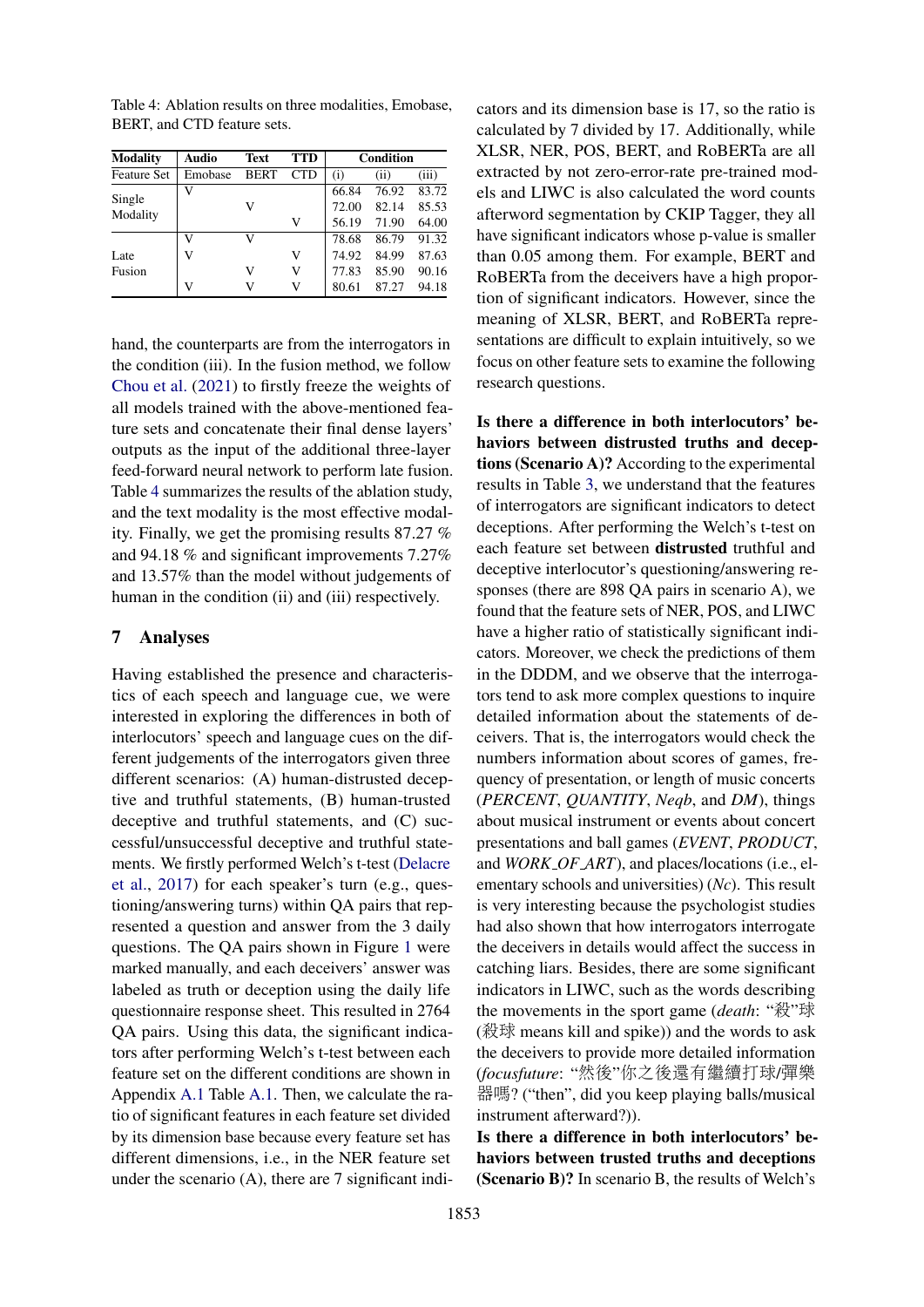t-test reveal that NER consists of the highest ratio of significant indicators than others. When we go back to read the data in the DDDM (Appendix [A.1\)](#page-11-10) Table [A.1,](#page-12-0) we observe that the truthful statements have more detailed descriptions than the deceptive ones, such times/dates of ball games and concerts (*DATE* and *Nd*), numbers to describe the scores of games (*CARDINAL* and *PERCENT*), and names about musical instrument and sport equipment (*PRODUCT*). Besides, the significant indicators of Emobase shown in Appendix [A.1](#page-11-10) Table [A.2](#page-13-0) includes the first derivative of the intensity of the deceivers. This result is similar to the previous study on the English database [\(Chen](#page-9-21) [et al.,](#page-9-21) [2020\)](#page-9-21). That is, the interrogator tended to judge high-intensity utterances as truths because the louder utterances might be perceived as more confident even though these utterances could be deceptive in fact. Additionally, the significance test shows that some CTD features of interrogators are important indicators indicating whether the deceiver is telling the truth or not when the interrogator trusted the deceivers. For example, in the Appendix [A.2](#page-11-11) Table [A.3,](#page-14-0) we can find that the interrogator spends more time to come up with more complex questions to inquire the deceiver; however, the interrogator eventually believes the deceiver's statements, but the proposed method can successfully detect the deceptions by the interrogator's temporal TTD behaviors. This finding is the same as the previous study [\(Chou et al.,](#page-9-7) [2019\)](#page-9-7).

Is there any common significant indicator between the one from distrusted truths and deceptions and the other from successful/unsuccessful deceptions (Scenario C)? In this analysis, we demonstrate additional evidence indicating that human is poor at detecting deceptions–there are very few indicators that overlap in all feature sets in this condition in Appendix [A.1](#page-11-10) Table [A.1](#page-12-0) (the rightmost column). However, the results repeatedly show that the ways how the interrogators ask questions about detailed information (*MONEY*, *PRODUCT*, and *DM*), and the meaningful information in the deceivers' answering statements (*A* (one of POS features) means the words to describe the noun, such as female, big, small, to name a few). Hence, the more detailed information we have, the higher chances to detect deceptions.

#### 8 Conclusion and Future Work

This paper investigates whether judgements and speech and language cues of interrogators in conversation are useful and helpful to detect deceptions. We analyzed a full suite of acoustic-prosodic features, linguistic cues, conversational temporal dynamics given different conditions. Finally, with the late fusion of audio, text, and turn-taking dynamics (TTD) modality features, JEADDN obtains promising results of 87.27% and 94.18% accuracy under the conditions that the interrogators trust and distrust the deceivers in deception detection which improves 7.27% and 13.57% than the model without considering the interlocutor's judgements respectively.

While there is some research in studying perceived deception detection, this is one of the first studies that have explicitly modeled acousticprosodic characteristics, linguistic cues, and conversational temporal dynamics using judgments of interrogators in conversations for detecting deceptions. Furthermore, we provide analyses on the significance of different feature sets in three different scenarios and show additional evidence indicates that human is bad at detecting deceptions. Especially, the content of questions the interrogators ask is an indicator for telling deceptions or truths when the interrogators distrust the deceivers. [Verigin](#page-11-12) [et al.](#page-11-12) [\(2019\)](#page-11-12) also reveal that truthful and deceptive information interacts to influence detail richness provides insight into liars' strategic manipulation of information when statements contain a mixture of truths and lies.

In the immediate future work, we aim to extend our multimodal fusion framework to combine semantic information to enhance the model robustness and the predicting powers within multiple QA pairs. That is, we observe that some interrogators finally trusted the deceivers after many follow-up questions while the statements of the deceivers were deceptive. [Kontogianni et al.](#page-10-20) [\(2020\)](#page-10-20) also pointed out that follow-up open-ended questions prompt additional reporting. However, practitioners should be cautious to corroborate the accuracy of new reported details.

#### Acknowledgments

The work is supported in part by funding from the Ministry of Science and Technology, Taiwan. We thank the anonymous reviewers, Jason S. Chang, and Jhih-Jie Chen for their valuable comments.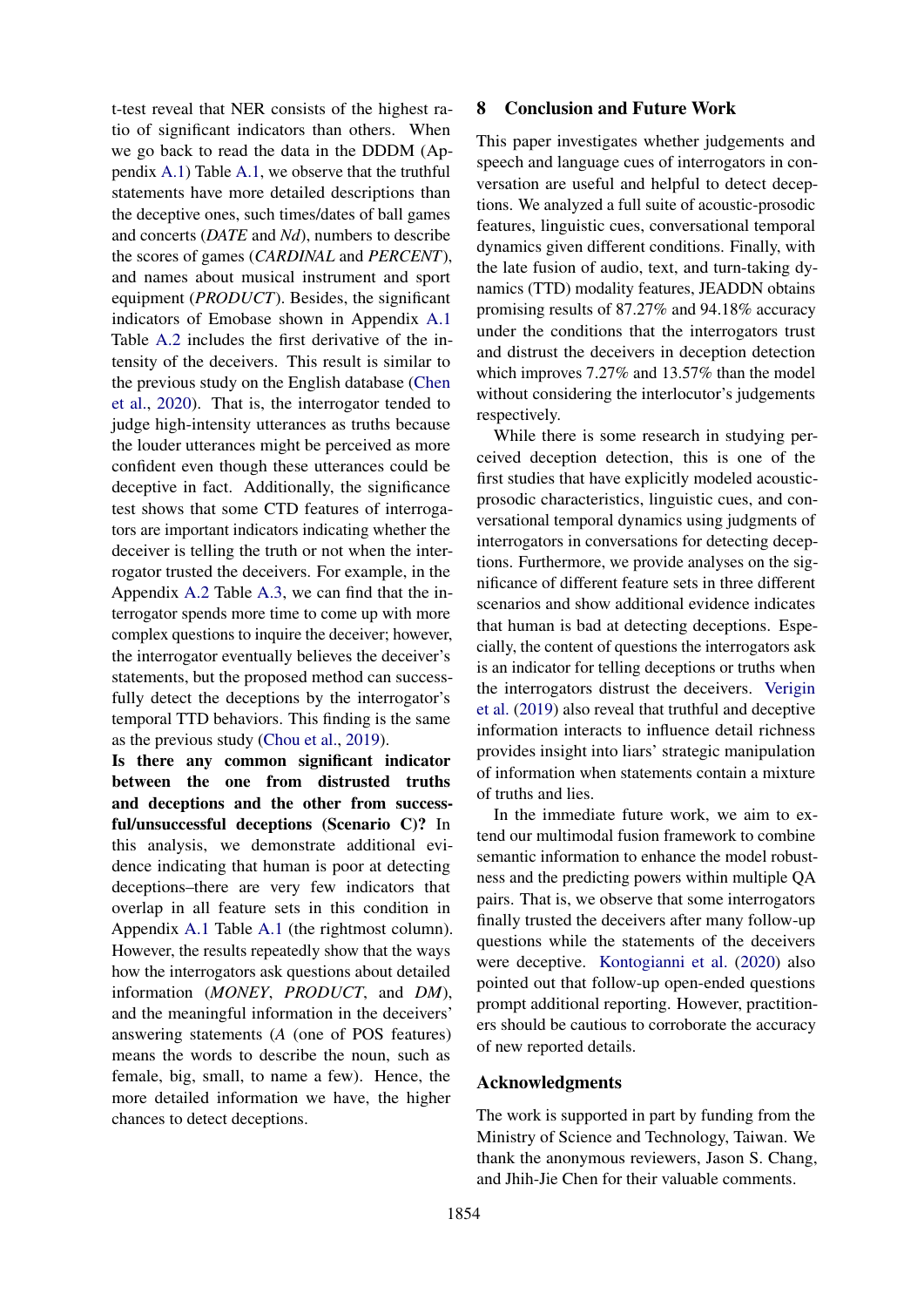#### References

- <span id="page-9-9"></span>Mohamed Abouelenien, Verónica Pérez-Rosas, Bohan Zhao, Rada Mihalcea, and Mihai Burzo. 2017. [Gender-Based Multimodal Deception Detection.](https://doi.org/10.1145/3019612.3019644) In *Proceedings of the Symposium on Applied Computing*, SAC '17, page 137–144, New York, NY, USA. Association for Computing Machinery.
- <span id="page-9-6"></span>Wolfgang Ambach and Matthias Gamer. 2018. [Chapter](https://doi.org/https://doi.org/10.1016/B978-0-12-812729-2.00001-X) [1 - physiological measures in the detection of decep](https://doi.org/https://doi.org/10.1016/B978-0-12-812729-2.00001-X)[tion and concealed information.](https://doi.org/https://doi.org/10.1016/B978-0-12-812729-2.00001-X) In J. Peter Rosenfeld, editor, *Detecting Concealed Information and Deception*, pages 3 – 33. Academic Press.
- <span id="page-9-5"></span>R.Kelly Aune and Linda L. Waters. 1994. [Cultural](https://doi.org/https://doi.org/10.1016/0147-1767(94)90026-4) [differences in deception: Motivations to deceive in](https://doi.org/https://doi.org/10.1016/0147-1767(94)90026-4) [Samoans and North Americans.](https://doi.org/https://doi.org/10.1016/0147-1767(94)90026-4) *International Journal of Intercultural Relations*, 18(2):159 – 172.
- <span id="page-9-20"></span>Alexei Baevski, Yuhao Zhou, Abdelrahman Mohamed, and Michael Auli. 2020. [wav2vec 2.0: A Frame](https://proceedings.neurips.cc/paper/2020/file/92d1e1eb1cd6f9fba3227870bb6d7f07-Paper.pdf)[work for Self-Supervised Learning of Speech Repre](https://proceedings.neurips.cc/paper/2020/file/92d1e1eb1cd6f9fba3227870bb6d7f07-Paper.pdf)[sentations.](https://proceedings.neurips.cc/paper/2020/file/92d1e1eb1cd6f9fba3227870bb6d7f07-Paper.pdf) In *Advances in Neural Information Processing Systems*, volume 33, pages 12435–12446. Curran Associates, Inc.
- <span id="page-9-21"></span>Xi (Leslie) Chen, Sarah Ita Levitan, Michelle Levine, Marko Mandic, and Julia Hirschberg. 2020. [Acoustic-Prosodic and Lexical Cues to Deception](https://doi.org/10.1162/tacl_a_00311) [and Trust: Deciphering How People Detect Lies.](https://doi.org/10.1162/tacl_a_00311) *Transactions of the Association for Computational Linguistics*, 8:199–214.
- <span id="page-9-14"></span>Huang-Cheng Chou and Chi-Chun Lee. 2020. ["Your](https://ieeexplore.ieee.org/abstract/document/9306359) [Behavior Makes Me Think It Is a Lie": Recognizing](https://ieeexplore.ieee.org/abstract/document/9306359) [Perceived Deception using Multimodal Data in Dia](https://ieeexplore.ieee.org/abstract/document/9306359)[log Games.](https://ieeexplore.ieee.org/abstract/document/9306359) In *2020 Asia-Pacific Signal and Information Processing Association Annual Summit and Conference (APSIPA ASC)*, pages 393–402.
- <span id="page-9-7"></span>Huang-Cheng Chou, Yi-Wen Liu, and Chi-Chun Lee. 2019. [JOINT LEARNING OF CONVERSA-](https://doi.org/10.1109/APSIPAASC47483.2019.9023050)[TIONAL TEMPORAL DYNAMICS AND ACOUS-](https://doi.org/10.1109/APSIPAASC47483.2019.9023050)[TIC FEATURES FOR SPEECH DECEPTION DE-](https://doi.org/10.1109/APSIPAASC47483.2019.9023050)[TECTION IN DIALOG GAMES.](https://doi.org/10.1109/APSIPAASC47483.2019.9023050) In *2019 Asia-Pacific Signal and Information Processing Association Annual Summit and Conference (APSIPA ASC)*, pages 1044–1050.
- <span id="page-9-11"></span>Huang-Cheng Chou, Yi-Wen Liu, and Chi-Chun Lee. 2021. [Automatic deception detection using multiple](https://doi.org/10.1017/ATSIP.2021.6) [speech and language communicative descriptors in](https://doi.org/10.1017/ATSIP.2021.6) [dialogs.](https://doi.org/10.1017/ATSIP.2021.6) *APSIPA Transactions on Signal and Information Processing*, 10:e5.
- <span id="page-9-0"></span>David E. Clementson. 2018. [Truth Bias and Partisan](https://doi.org/10.1177/0261927X17744004) [Bias in Political Deception Detection.](https://doi.org/10.1177/0261927X17744004) *Journal of Language and Social Psychology*, 37(4):407–430.
- <span id="page-9-17"></span>Alexis Conneau, Alexei Baevski, Ronan Collobert, Abdelrahman Mohamed, and Michael Auli. 2020. [Un](http://arxiv.org/abs/2006.13979)[supervised Cross-lingual Representation Learning](http://arxiv.org/abs/2006.13979) [for Speech Recognition.](http://arxiv.org/abs/2006.13979)
- <span id="page-9-1"></span>Nadia K. Conroy, Victoria L. Rubin, and Yimin Chen. 2015a. [Automatic deception detection: Methods for](https://doi.org/https://doi.org/10.1002/pra2.2015.145052010082) [finding fake news.](https://doi.org/https://doi.org/10.1002/pra2.2015.145052010082) *Proceedings of the Association for Information Science and Technology*, 52(1):1–4.
- <span id="page-9-4"></span>Nadia K. Conroy, Victoria L. Rubin, and Yimin Chen. 2015b. [Automatic deception detection: Methods for](https://doi.org/https://doi.org/10.1002/pra2.2015.145052010082) [finding fake news.](https://doi.org/https://doi.org/10.1002/pra2.2015.145052010082) *Proceedings of the Association for Information Science and Technology*, 52(1):1–4.
- <span id="page-9-19"></span>Yiming Cui, Wanxiang Che, Ting Liu, Bing Qin, Shijin Wang, and Guoping Hu. 2020. [Revisiting pre](https://doi.org/10.18653/v1/2020.findings-emnlp.58)[trained models for Chinese natural language process](https://doi.org/10.18653/v1/2020.findings-emnlp.58)[ing.](https://doi.org/10.18653/v1/2020.findings-emnlp.58) In *Findings of the Association for Computational Linguistics: EMNLP 2020*, pages 657–668, Online. Association for Computational Linguistics.
- <span id="page-9-12"></span>Coral J. Dando and Ray Bull. 2011. [Research article.](https://doi.org/10.1002/jip.145) *Journal of Investigative Psychology and Offender Profiling*, 8(2):189 – 202.
- <span id="page-9-13"></span>Coral J. Dando, Ray Bull, Thomas C. Ormerod, and Alexandra L. Sandham. 2015. [Helping to sort the](https://doi.org/10.1111/lcrp.12016) [liars from the truth-tellers: The gradual revelation of](https://doi.org/10.1111/lcrp.12016) [information during investigative interviews.](https://doi.org/10.1111/lcrp.12016) *Legal and Criminological Psychology*, 20(1):114–128.
- <span id="page-9-8"></span>M. Delacre, D. Lakens, and C. Leys. 2017. [Why psy](https://doi.org/10.5334/irsp.82)[chologists should by default use welch's t-test in](https://doi.org/10.5334/irsp.82)[stead of student's t-test.](https://doi.org/10.5334/irsp.82) *International Review of Social Psychology*, 30(1):92–101.
- <span id="page-9-18"></span>Jacob Devlin, Ming-Wei Chang, Kenton Lee, and Kristina Toutanova. 2019. [BERT: Pre-training of](https://doi.org/10.18653/v1/N19-1423) [Deep Bidirectional Transformers for Language Un](https://doi.org/10.18653/v1/N19-1423)[derstanding.](https://doi.org/10.18653/v1/N19-1423) In *Proceedings of the 2019 Conference of the North American Chapter of the Association for Computational Linguistics: Human Language Technologies, Volume 1 (Long and Short Papers)*, pages 4171–4186, Minneapolis, Minnesota. Association for Computational Linguistics.
- <span id="page-9-16"></span>Florian Eyben, Martin Wöllmer, and Björn Schuller. 2010. [Opensmile: The Munich Versatile and Fast](https://doi.org/10.1145/1873951.1874246) [Open-Source Audio Feature Extractor.](https://doi.org/10.1145/1873951.1874246) MM '10, New York, NY, USA. Association for Computing Machinery.
- <span id="page-9-2"></span>Stefano Grazioli and Sirkka L. Jarvenpaa. 2003. Consumer and Business Deception on the Internet: Content Analysis of Documentary Evidence. *Int. J. Electron. Commerce*, 7(4):93–118.
- <span id="page-9-10"></span>Tommi Gröndahl and N. Asokan. 2019. [Text Analy](https://doi.org/10.1145/3310331)[sis in Adversarial Settings: Does Deception Leave a](https://doi.org/10.1145/3310331) [Stylistic Trace?](https://doi.org/10.1145/3310331) 52(3).
- <span id="page-9-3"></span>Maria Hartwig, Pär Anders Granhag, Leif A. Strömwall, and Aldert Vrij. 2004. [Police Officers'](https://doi.org/10.1177/1098611104264748) [Lie Detection Accuracy: Interrogating Freely Versus](https://doi.org/10.1177/1098611104264748) [Observing Video.](https://doi.org/10.1177/1098611104264748) *Police Quarterly*, 7(4):429–456.
- <span id="page-9-15"></span>Chih-Hsiang Huang, Huang-Cheng Chou, Yi-Tong Wu, Chi-Chun Lee, and Yi-Wen Liu. 2019. [Acoustic In](https://doi.org/10.21437/Interspeech.2019-2216)[dicators of Deception in Mandarin Daily Conversa](https://doi.org/10.21437/Interspeech.2019-2216)[tions Recorded from an Interactive Game.](https://doi.org/10.21437/Interspeech.2019-2216) In *Proc. Interspeech 2019*, pages 1731–1735.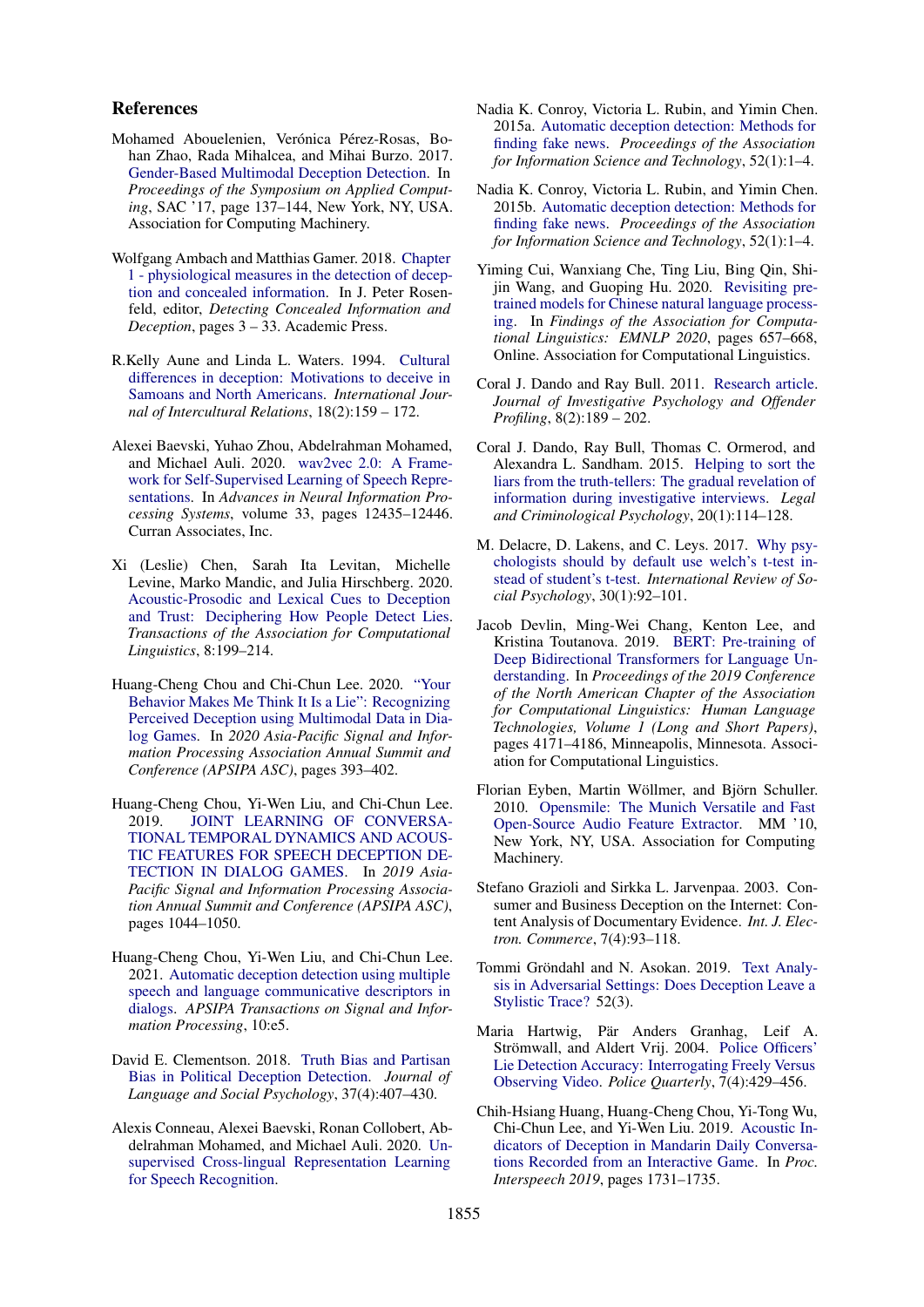- <span id="page-10-8"></span>Yi-Ying Kao, Po-Han Chen, Chun-Chiao Tzeng, Zi-Yuan Chen, Boaz Shmueli, and Lun-Wei Ku. 2020. [Detecting Deceptive Language in Crime Interroga](https://link.springer.com/chapter/10.1007/978-3-030-50341-3_7)[tion.](https://link.springer.com/chapter/10.1007/978-3-030-50341-3_7) In *HCI in Business, Government and Organizations*, pages 80–90, Cham. Springer International Publishing.
- <span id="page-10-11"></span>Bennett Kleinberg and Bruno Verschuere. 2021. [How](https://doi.org/https://doi.org/10.1016/j.actpsy.2020.103250) [humans impair automated deception detection per](https://doi.org/https://doi.org/10.1016/j.actpsy.2020.103250)[formance.](https://doi.org/https://doi.org/10.1016/j.actpsy.2020.103250) *Acta Psychologica*, 213:103250.
- <span id="page-10-20"></span>Feni Kontogianni, Lorraine Hope, Paul J. Taylor, Aldert Vrij, and Fiona Gabbert. 2020. ["tell me](https://doi.org/https://doi.org/10.1002/acp.3675) more about this...": An examination of the efficacy [of follow-up open questions following an initial ac](https://doi.org/https://doi.org/10.1002/acp.3675)[count.](https://doi.org/https://doi.org/10.1002/acp.3675) *Applied Cognitive Psychology*, 34(5):972– 983.
- <span id="page-10-5"></span>F Andrew Kozel, Kevin A Johnson, Emily L Grenesko, Steven J Laken, Samet Kose, Xinghua Lu, Dean Pollina, Andrew Ryan, and Mark S George. 2009a. [Functional MRI detection of deception after commit](https://doi.org/10.1111/j.1556-4029.2008.00927.x)[ting a mock sabotage crime.](https://doi.org/10.1111/j.1556-4029.2008.00927.x) *Journal of forensic sciences*, 54(1):220—231.
- <span id="page-10-6"></span>F. Andrew Kozel, Steven J. Laken, Kevin A. Johnson, Bryant Boren, Kimberly S. Mapes, Paul S. Morgan, and Mark S. George. 2009b. [Replication of Func](https://doi.org/10.2174/1874402800902010006)[tional MRI Detection of Deception.](https://doi.org/10.2174/1874402800902010006) *Open forensic science journal*, 2(1):6–11.
- <span id="page-10-17"></span>Sarah I. Levitan, Guzhen An, Mandi Wang, Gideon Mendels, Julia Hirschberg, Michelle Levine, and Andrew Rosenberg. 2015. [Cross-Cultural Produc](https://doi.org/10.1145/2823465.2823468)[tion and Detection of Deception from Speech.](https://doi.org/10.1145/2823465.2823468) In *Proceedings of the 2015 ACM on Workshop on Multimodal Deception Detection*, WMDD '15, page 1–8, New York, NY, USA. Association for Computing Machinery.
- <span id="page-10-7"></span>Sarah Ita Levitan, Guozhen An, Min Ma, Rivka Levitan, Andrew Rosenberg, and Julia Hirschberg. 2016. [Combining Acoustic-Prosodic, Lexical, and Phono](https://doi.org/10.21437/Interspeech.2016-1519)[tactic Features for Automatic Deception Detection.](https://doi.org/10.21437/Interspeech.2016-1519) In *Interspeech 2016*, pages 2006–2010.
- <span id="page-10-2"></span>Sarah Ita Levitan, Angel Maredia, and Julia Hirschberg. 2018a. [Acoustic-Prosodic Indicators of Deception](https://doi.org/10.21437/Interspeech.2018-2443) [and Trust in Interview Dialogues.](https://doi.org/10.21437/Interspeech.2018-2443) In *Proc. Interspeech 2018*, pages 416–420.
- <span id="page-10-1"></span>Sarah Ita Levitan, Angel Maredia, and Julia Hirschberg. 2018b. [Linguistic Cues to Deception and Perceived](https://doi.org/10.18653/v1/N18-1176) [Deception in Interview Dialogues.](https://doi.org/10.18653/v1/N18-1176) In *Proceedings of the 2018 Conference of the North American Chapter of the Association for Computational Linguistics: Human Language Technologies, Volume 1 (Long Papers)*, pages 1941–1950, New Orleans, Louisiana. Association for Computational Linguistics.
- <span id="page-10-15"></span>Peng-Hsuan Li, Tsu-Jui Fu, and Wei-Yun Ma. 2020. [Why Attention? Analyze Bilstm Deficiency and Its](https://doi.org/https://doi.org/10.1609/aaai.v34i05.6338) [Remedies in the Case of Ner.](https://doi.org/https://doi.org/10.1609/aaai.v34i05.6338) In *Proceedings of the AAAI Conference on Artificial Intelligence*.
- <span id="page-10-9"></span>X. Liu, K. Tang, J. Hancock, J. Han, M. Song, R. Xu, V. Manikonda, and B. Pokorny. 2012. [Socialcube: A](https://doi.org/10.1109/SocialInformatics.2012.87) [text cube framework for analyzing social media data.](https://doi.org/10.1109/SocialInformatics.2012.87) In *International Conference on Social Informatics (SocialInformatics)*, pages 252–259, Los Alamitos, CA, USA. IEEE Computer Society.
- <span id="page-10-0"></span>A Mbaziira and J Jones. 2016. A Text-based Deception Detection Model for Cybercrime. In *Int. Conf. Technol. Manag*.
- <span id="page-10-18"></span>Gideon Mendels, Sarah Ita Levitan, Kai-Zhan Lee, and Julia Hirschberg. 2017. [Hybrid Acoustic-Lexical](https://doi.org/10.21437/Interspeech.2017-1723) [Deep Learning Approach for Deception Detection.](https://doi.org/10.21437/Interspeech.2017-1723) In *Proc. Interspeech 2017*, pages 1472–1476.
- <span id="page-10-12"></span>Robert W Mitchell. 1986. A framework for discussing deception. *Deception: Perspectives on human and nonhuman deceit*, pages 3–40.
- <span id="page-10-19"></span>Adam Paszke, Sam Gross, Francisco Massa, Adam Lerer, James Bradbury, Gregory Chanan, Trevor Killeen, Zeming Lin, Natalia Gimelshein, Luca Antiga, Alban Desmaison, Andreas Kopf, Edward Yang, Zachary DeVito, Martin Raison, Alykhan Tejani, Sasank Chilamkurthy, Benoit Steiner, Lu Fang, Junjie Bai, and Soumith Chintala. 2019. [Py](http://papers.nips.cc/paper/9015-pytorch-an-imperative-style-high-performance-deep-learning-library.pdf)[torch: An imperative style, high-performance deep](http://papers.nips.cc/paper/9015-pytorch-an-imperative-style-high-performance-deep-learning-library.pdf) [learning library.](http://papers.nips.cc/paper/9015-pytorch-an-imperative-style-high-performance-deep-learning-library.pdf) In H. Wallach, H. Larochelle, A. Beygelzimer, F. d'Alché-Buc, E. Fox, and R. Garnett, editors, *Advances in Neural Information Processing Systems 32*, pages 8026–8037. Curran Associates, Inc.
- <span id="page-10-16"></span>James W Pennebaker, Ryan L Boyd, Kayla Jordan, and Kate Blackburn. 2015. [The development and psy](http://liwc.net/LIWC2007LanguageManual.pdf)[chometric properties of liwc2015.](http://liwc.net/LIWC2007LanguageManual.pdf) Technical report.
- <span id="page-10-3"></span>Pérez-Rosas, Verónica and Abouelenien, Mohamed and Mihalcea, Rada and Burzo, Mihai. 2015. [De](https://doi.org/10.1145/2818346.2820758)[ception Detection Using Real-Life Trial Data.](https://doi.org/10.1145/2818346.2820758) In *Proceedings of the 2015 ACM on International Conference on Multimodal Interaction*, ICMI '15, page 59–66, New York, NY, USA. Association for Computing Machinery.
- <span id="page-10-4"></span>Victoria L. Rubin. 2014. [TALIP Perspectives, Guest](https://doi.org/10.1145/2605292) [Editorial Commentary: Pragmatic and Cultural Con](https://doi.org/10.1145/2605292)[siderations for Deception Detection in Asian Lan](https://doi.org/10.1145/2605292)[guages.](https://doi.org/10.1145/2605292) *ACM Transactions on Asian Language Information Processing*, 13(2).
- <span id="page-10-10"></span>Alexandra L Sandham, Coral J Dando, Ray Bull, and Thomas C Ormerod. 2020. [Improving Professional](https://doi.org/https://doi.org/10.1007/s11896-020-09391-1) [Observers' Veracity Judgements by Tactical Inter](https://doi.org/https://doi.org/10.1007/s11896-020-09391-1)[viewing.](https://doi.org/https://doi.org/10.1007/s11896-020-09391-1) *Journal of Police and Criminal Psychology*, pages 1–9.
- <span id="page-10-13"></span>Stefan Sarkadi. 2018. [Deception.](https://doi.org/https://doi.org/10.24963/ijcai.2018/834) In *Proceedings of the 27th International Joint Conference on Artificial Intelligence*, IJCAI'18, page 5781–5782. AAAI Press.
- <span id="page-10-14"></span>Chris N. H. Street, Jaume Masip, and Megan Kenny. 2019. *[Understanding Lie Detection Biases with the](https://doi.org/10.1007/978-3-319-96334-1_12)*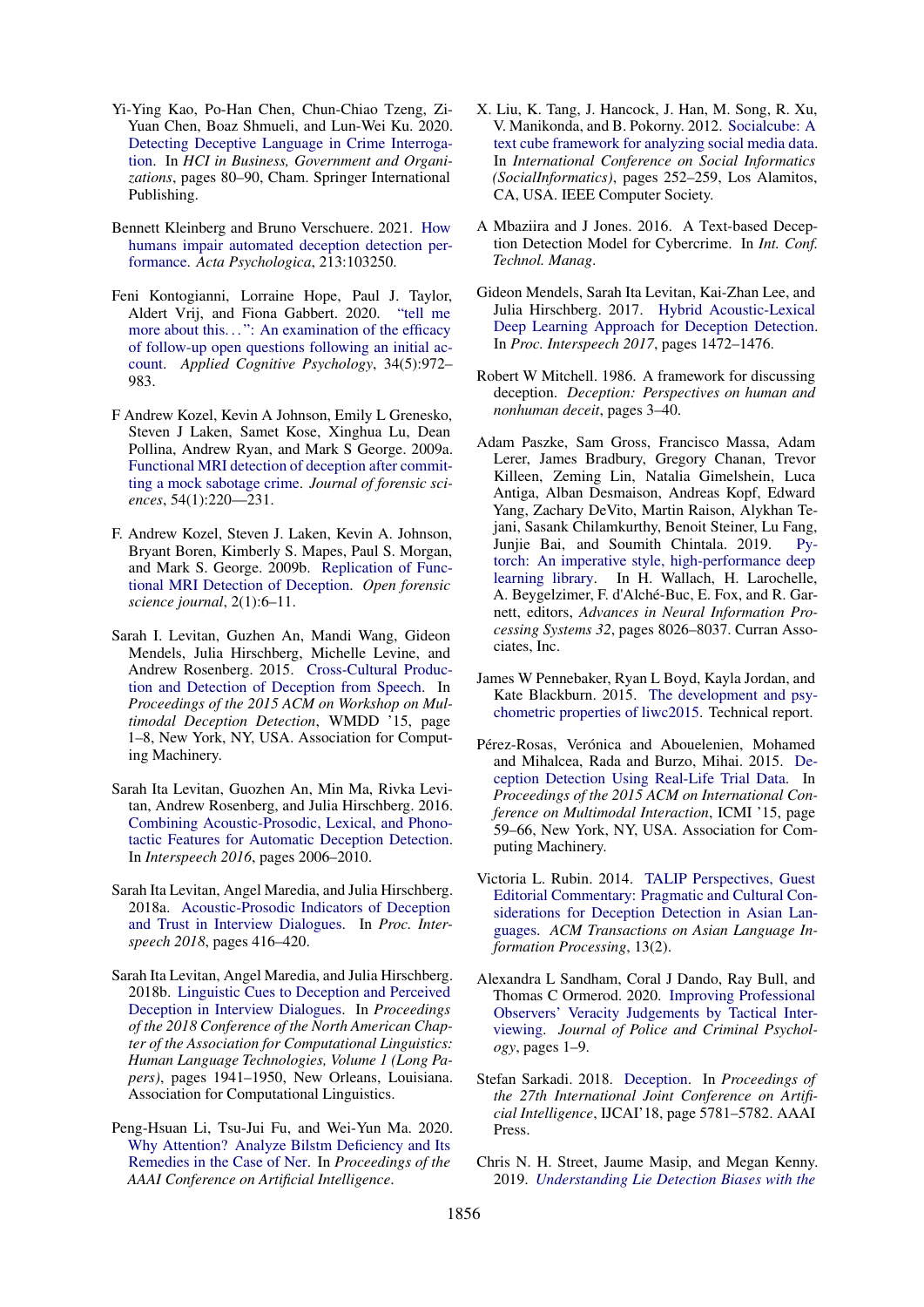*[Adaptive Lie Detector Theory \(ALIED\): A Bound](https://doi.org/10.1007/978-3-319-96334-1_12)[edly Rational Approach](https://doi.org/10.1007/978-3-319-96334-1_12)*, pages 227–247. Springer International Publishing, Cham.

- <span id="page-11-9"></span>Chris NH Street. 2015. [Alied: Humans as adaptive lie](https://doi.org/https://doi.org/10.1016/j.jarmac.2015.06.002) [detectors.](https://doi.org/https://doi.org/10.1016/j.jarmac.2015.06.002) *Journal of Applied Research in Memory and Cognition*, 4(4):335 – 343.
- <span id="page-11-5"></span>Harith H Thannoon, Wissam H Ali, and Ivan A Hashim. 2019. [Design and Implementation of Deception](https://doi.org/10.36478/jeasci.2019.5002.5011) [Detection System Based on Reliable Facial Expres](https://doi.org/10.36478/jeasci.2019.5002.5011)[sion.](https://doi.org/10.36478/jeasci.2019.5002.5011) *Journal of Engineering and Applied Sciences*, 14(15):5002–5011.
- <span id="page-11-1"></span>Harry C. Triandis, Peter Carnevale, Michele Gelfand, Christopher Robert, S. Arzu Wasti, Tahira Probst, Emiko S. Kashima, Thalia Dragonas, Darius Chan, Xiao Ping Chen, Uichol Kim, Carsten De Dreu, Evert Van De Vliert, Sumiko Iwao, Ken-Ichi Ohbuchi, and Paul Schmitz. 2001. [Culture and Deception in](https://doi.org/10.1177/147059580111008) [Business Negotiations: A Multilevel Analysis.](https://doi.org/10.1177/147059580111008) *International Journal of Cross Cultural Management*, 1(1):73–90.
- <span id="page-11-0"></span>Cristian Vaccari and Andrew Chadwick. 2020. [Deep](https://doi.org/10.1177/2056305120903408)[fakes and Disinformation: Exploring the Impact](https://doi.org/10.1177/2056305120903408) [of Synthetic Political Video on Deception, Uncer](https://doi.org/10.1177/2056305120903408)[tainty, and Trust in News.](https://doi.org/10.1177/2056305120903408) *Social Media + Society*, 6(1):2056305120903408.
- <span id="page-11-4"></span>Sushma Venkatesh, Raghavendra Ramachandra, and Patrick Bours. 2019. [Robust Algorithm for Multi](https://doi.org/10.1109/MIPR.2019.00108)[modal Deception Detection.](https://doi.org/10.1109/MIPR.2019.00108) In *2019 IEEE Conference on Multimedia Information Processing and Retrieval (MIPR)*, pages 534–537.
- <span id="page-11-12"></span>Brianna L. Verigin, Ewout H. Meijer, Aldert Vrij, and Leonie Zauzig. 2019. [The interaction of truthful and](https://doi.org/10.1080/1068316X.2019.1669596) [deceptive information.](https://doi.org/10.1080/1068316X.2019.1669596) *Psychology, Crime & Law*.
- <span id="page-11-3"></span>Aldert Vrij, Lucy Akehurst, Laura Brown, and Samantha Mann. 2006. [Detecting lies in young children,](https://doi.org/10.1002/acp.1278) [adolescents and adults.](https://doi.org/10.1002/acp.1278) *Applied cognitive psychology*, 20(9):1225–1237.
- <span id="page-11-8"></span>Aldert Vrij, Samantha Mann, Sharon Leal, and Ronald P. Fisher. 2021. [Combining verbal veracity assess](https://doi.org/10.5093/ejpalc2021a2)[ment techniques to distinguish truth tellers from lie](https://doi.org/10.5093/ejpalc2021a2) [tellers.](https://doi.org/10.5093/ejpalc2021a2) *The European Journal of Psychology Applied to Legal Context*, 13(1):9–19.
- <span id="page-11-2"></span>Dr Aldert Vrij and Sally Graham. 1997. [Individual dif](https://doi.org/10.1023/A:1008835204584)[ferences between liars and the ability to detect lies.](https://doi.org/10.1023/A:1008835204584) *Expert Evidence*, 5(4):144–148.
- <span id="page-11-7"></span>Zhe Wu, Bharat Singh, Larry Davis, and V. Subrahmanian. 2018. [Deception Detection in Videos.](https://aaai.org/ocs/index.php/AAAI/AAAI18/paper/view/16926/15870)
- <span id="page-11-6"></span>Lina Zhou, Douglas P. Twitchell, Tiantian Qin, Judee K. Burgoon, and Jay F. Nunamaker. 2003. [An ex](https://doi.org/10.1109/HICSS.2003.1173793)[ploratory study into deception detection in text](https://doi.org/10.1109/HICSS.2003.1173793)[based computer-mediated communication.](https://doi.org/10.1109/HICSS.2003.1173793) In *36th Annual Hawaii International Conference on System Sciences, 2003. Proceedings of the*, pages 10 pp.–.

### A Appendix

#### <span id="page-11-10"></span>A.1 Welch's T-test Results

The Welch's t-test results are shown in Table [A.1](#page-12-0) and Table [A.2](#page-13-0) based on speakers' turns within QA pairs in three different scenarios as follows: (A) human-distrusted deceptive and truthful statements, (B) human-trusted deceptive and truthful statements, and (C) successful/unsuccessful deceptive and truthful statements. Emobase contains the fundamental frequency (F0) and its envelope, intensity (*INTENSITY*), loudness (*LOUDNESS*), 12 MFCC, probability of voicing (*VOICEPROB*), 8 line spectral frequencies (*LSPFREQ*), zero-crossing rate (*ZCR*), and delta regression coefficients. Then, these LLDs and their delta coefficients are applied to the following statistics  $2$  to generate the final feature vector. The number (ratio) represents the number of signatures in each feature set divided by its dimension base because every feature set has different dimensions. For instance, in the NER feature set under scenario (A), there are 7 significant indicators and its dimension base is 17, so the ratio (number) is calculated by 7 divided by 17.

#### <span id="page-11-11"></span>A.2 A Real Example in the DDDM database

Table [A.3](#page-14-0) summarizes a real example in the DDDM database, and we also show its duration, transcripts in Mandarin Chinese, and translation in English. This data sample is grouped into (1) class in Table [1.](#page-2-0) The interrogator trusts the deceiver but the deceiver tells deception in fact.

<span id="page-11-13"></span> $2(1)$ : amean, (2): iqr1-2, (3): iqr1-3, (4): iqr2-3, (5): kurtosis, (6): linregc1, (7): linregc2, (8): linregerrA, (9): linregerrQ, (10): max, (11): maxPos, (12): min, (13): minPos, (14): quartile1, (15): quartile2, (16): quartile3, (17): range, (18): skewness, (19): stddev.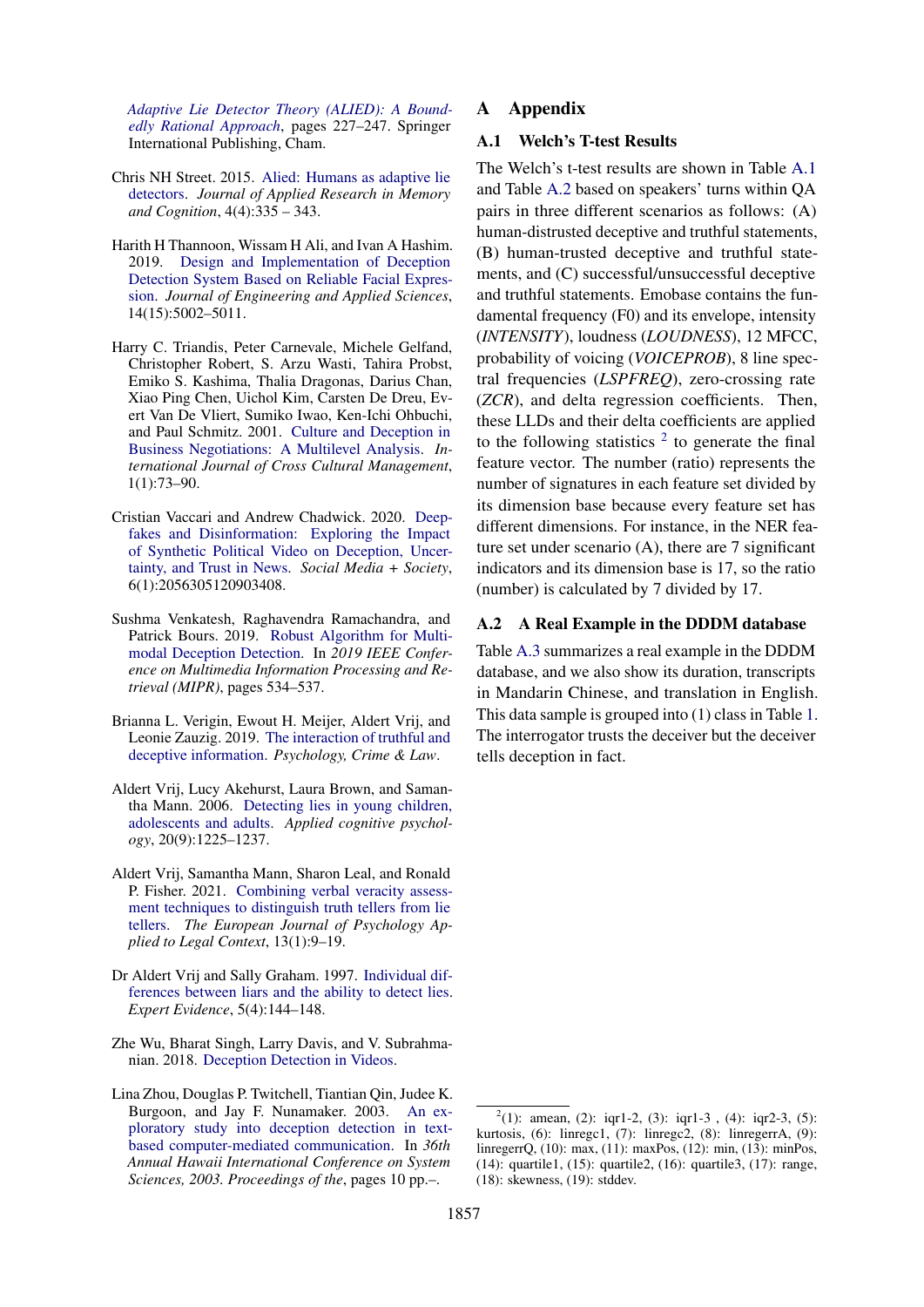<span id="page-12-0"></span>Table A.1: The results of all feature sets after performing Welch's t-test in three different scenarios: (A) humandistrusted deceptive and truthful statements, (B) human-trusted deceptive and truthful statements, and (C) successful/unsuccessful deceptive and truthful statements ("\*" indicates the significance threshold, p-value, is smaller than 0.01; "\*\*" is smaller than 0.001).

| <b>Modality</b> | Feature     | Who's<br><b>Feature</b> | (A)<br>$(\%)$ | <b>Indicators</b>                                                                                | (B)<br>$(\%)$ | <b>Indicators</b>                                                               | (C)<br>$(\%)$ | <b>Indicators</b>                                                               | $(B)\bigcap(C)$<br>$(\%)$ | <b>Indicators</b>                              |
|-----------------|-------------|-------------------------|---------------|--------------------------------------------------------------------------------------------------|---------------|---------------------------------------------------------------------------------|---------------|---------------------------------------------------------------------------------|---------------------------|------------------------------------------------|
|                 | Emobase     | Int.                    | 4.37          | Table A.2                                                                                        | 1.02          | Table A.2                                                                       | 1.83          | Table A.2                                                                       | 0.10                      | $\Delta \text{MFCC}^{\text{4th}}-$<br>skewness |
| <b>Audio</b>    |             | Dec.                    | 1.93          |                                                                                                  | 4.37          |                                                                                 | 4.68          |                                                                                 | 0.10                      | $\triangle MFCC^{7th}$ -<br>linregc2           |
|                 | <b>XLSR</b> | Int.                    | 3.07          | $\mathbf{r}$                                                                                     | 3.75          | $\overline{a}$                                                                  | 2.79          | ÷.                                                                              | 0.44                      | $\bar{a}$                                      |
|                 |             | Dec.                    | 2.21          |                                                                                                  | 3.54          |                                                                                 | 2.92          |                                                                                 | 0.52                      |                                                |
|                 | <b>NER</b>  | Int.                    | 29.41         | EVENT**.<br>PRODUCT**,<br>WORK_OF_ART**.<br>PERCENT,<br><b>QUANTITY</b>                          | 11.76         | MONEY*,<br>PRODUCT*                                                             | 35.29         | PRODUCT**,<br>EVENT*,<br>MONEY*,<br>PERCENT,<br><b>OUANTITY,</b><br>WORK_OF_ART | 11.76                     | MONEY*,<br>PRODUCT*                            |
| <b>Text</b>     |             | Dec.                    | 5.88          | <b>PERCENT</b>                                                                                   | 23.53         | PERCENT**,<br>DATE*,<br>CARDINAL,<br><b>PRODUCT</b>                             | 11.76         | PERCENT**.<br>WORK_OF_ART**                                                     | 5.88                      | <b>PERCENT</b>                                 |
|                 | POS         | Int.                    | 14.00         | Neqb*, D, DM,<br>Dfb, Nc, VCL, VA                                                                | 10.00         | $DM^{**}$ , VG**,<br>Da*, Nb, A                                                 | 6.00          | $DM**$ , $Dfb**$ ,<br>$VI**$                                                    | 2.00                      | <b>DM</b>                                      |
|                 |             | Dec.                    | 0.00          | ä,                                                                                               | 10.00         | $DM**$ , A, FW,<br>$Nd, V_2$                                                    | 8.00          | A, Cbb, Dk, V <sub>-2</sub>                                                     | 4.00                      | $A, V_2$                                       |
|                 | <b>LIWC</b> | Int.                    | 10.98         | death**, adverb*<br>leisure, cogproc,<br>focusfuture*, filler,<br>auxverb, discrep,<br>othergram | 2.44          | you, cogproc                                                                    | 7.32          | death**, negate,<br>filler, ipron,<br>I, Sixltr                                 | 0.00                      | ä,                                             |
|                 |             | Dec.                    | 1.22          | female                                                                                           | 3.66          | bio**, sexual,<br>power                                                         | 3.66          | you, informal,<br>social                                                        | 0.00                      | $\blacksquare$                                 |
|                 | <b>BERT</b> | Int.                    | 6.51          | ä,                                                                                               | 4.43          |                                                                                 | 8.46          |                                                                                 | 0.26                      |                                                |
|                 |             | Dec.                    | 10.55         |                                                                                                  | 18.36         |                                                                                 | 3.52          |                                                                                 | 0.78                      |                                                |
|                 | RoBERTa     | Int.                    | 8.59          |                                                                                                  | 5.99          |                                                                                 | 9.51          |                                                                                 | 0.65                      | $\bar{a}$                                      |
|                 |             | Dec.                    | 10.03         | $\sim$                                                                                           | 17.45         |                                                                                 | 6.77          |                                                                                 | 1.30                      |                                                |
| <b>TTD</b>      | <b>CTD</b>  | Both                    | 0.00          | $\overline{\phantom{a}}$                                                                         | 30.00         | $Int_{sd}*, Int_{ud}*,$<br>$Int_{su}$ , $Int_{us}$ ,<br>$Int_d/Dec_d, Int_{st}$ | 15.00         | $Dec_{ud}$ , $Dec_{sd}$ ,<br>$Dec_{us}$                                         | 0.00                      | $\blacksquare$                                 |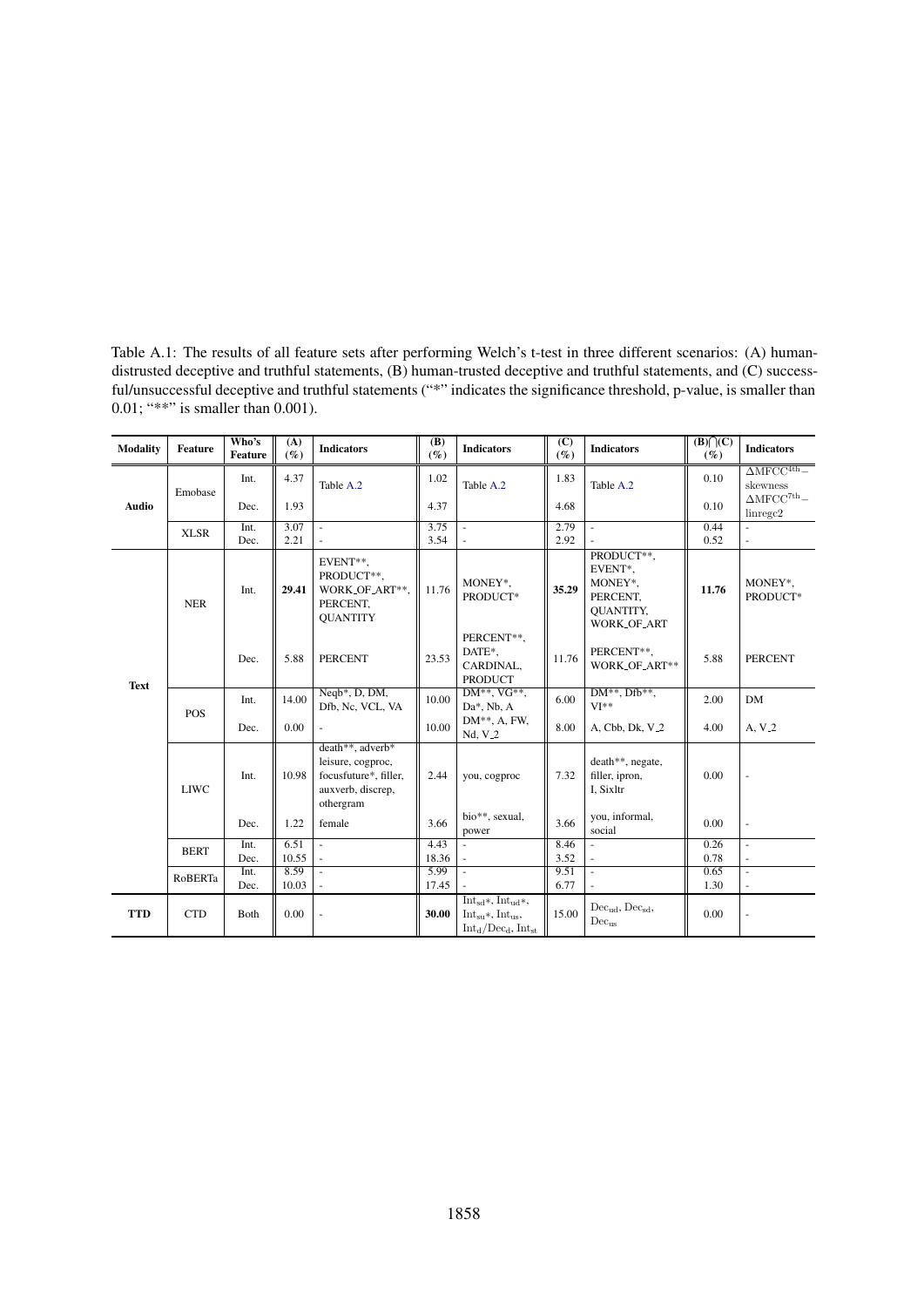|            | Scenario Interrogator                                                                                                                                                                                                                                                                                                                                                                                                                                                                                                                                                                                                                                                                                                                                                                                                                                                                          | <b>Deceiver</b>                                                                                                                                                                                                                                                                                                                                                                                                                                                                                                                                                                                                                                                             |
|------------|------------------------------------------------------------------------------------------------------------------------------------------------------------------------------------------------------------------------------------------------------------------------------------------------------------------------------------------------------------------------------------------------------------------------------------------------------------------------------------------------------------------------------------------------------------------------------------------------------------------------------------------------------------------------------------------------------------------------------------------------------------------------------------------------------------------------------------------------------------------------------------------------|-----------------------------------------------------------------------------------------------------------------------------------------------------------------------------------------------------------------------------------------------------------------------------------------------------------------------------------------------------------------------------------------------------------------------------------------------------------------------------------------------------------------------------------------------------------------------------------------------------------------------------------------------------------------------------|
| (C)        | MFCC <sup>3th</sup> : $(6^*)$ , MFCC <sup>8th</sup> : $(12, 18)$ ,<br>$MFCC9th$ : (8, 9, 12, 19),<br>$MFCC10th$ : (1, 10, 14, 16),<br>$\Delta \text{MFCC}^{\text{4th}}$ : (18*), $\Delta \text{MFCC}^{\text{5th}}$ : (1),<br>$\Delta \text{MFCC}^{11\text{th}}$ : (14), LSPFREQ <sup>1th</sup> : (1, 12),<br>$\triangle LSPFREG1th: (15*, 18), LOUDNESS: (1, 12)$                                                                                                                                                                                                                                                                                                                                                                                                                                                                                                                              | $MFCC1th: (4*, 15), MFCC3th: (3, 4, 8, 9, 19),$<br>$MFCC^{5th}$ : (14), $MFCC^{8th}$ : (1, 16),<br>$MFCC9th: (1, 15, 16), MFCC11th: (6, 7),$<br>$\Delta \text{MFCC}^{\text{1th}}$ : (7), $\Delta \text{MFCC}^{\text{7th}}$ : (7),<br>$\Delta \text{MFCC}^{11\text{th}}$ : (1. 14), LSPFREQ <sup>0th</sup> : (2, 3 <sup>*</sup> , 4, 16),<br>LSPFREQ <sup>1th</sup> : (1, 7, 15), LSPFREQ <sup>2th</sup> : (1, 14, 15, 16),<br>LSPFREQ <sup>6th</sup> : (7), LSPFREQ <sup>7th</sup> : (2 <sup>*</sup> , 3, 8, 9 <sup>*</sup> , 19 <sup>*</sup> ),<br>$\triangle LSPFREQ^{7th}$ : (18)VOICEPROB: (16), ZCR: (2*, 15),<br>F0: $(12^*)$ , $\Delta$ F0: $(3, 4, 8^*, 9, 14, 19)$ |
| <b>(B)</b> | $MFCC4th$ : (10), $MFCC6th$ : (18),<br>MFCC <sup>7th</sup> : (9), $\Delta MFCC^{4th}$ : (18),<br>$\Delta \text{MFCC}^{\text{8th}}$ : (6, 7*), $\Delta \text{VOICEPROB}$ (4),<br>$\triangle LSPFREG^{4th}$ : (18), $\triangle LSPFREG^{7th}$ : (6, 7)                                                                                                                                                                                                                                                                                                                                                                                                                                                                                                                                                                                                                                           | $MFCC2th: (18), MFCC6th: (8, 9, 12, 17, 18, 19*),$<br>$MFCC8th: (2*, 3, 8*, 9*, 12*, 17, 19*),$<br>$MFCC9th: (2*, 3, 8, 9, 18, 19*), MFCC10th: (5, 18),$<br>$\Delta \text{MFCC}^{\text{6th}}$ : (9, 12, 19), $\Delta \text{MFCC}^{\text{7th}}$ : (6*, 7*),<br>$\Delta \text{MFCC}^{\text{8th}}$ : (1, 6, 7, 8*, 9*, 10*, 12, 16, 17*, 19*),<br>$\Delta \text{MFCC}^{12\text{th}}$ : (10), LSPFREQ <sup>3th</sup> : (5, 18),<br>$\triangle LSPFREG7th: (7, 15), \triangle INTERSITY: (18)$                                                                                                                                                                                   |
| (A)        | $MFCC1th: (12*, 17*),$<br>MFCC <sup>2th</sup> : $(1^*, 7, 12^*, 14^*, 15^*, 16, 17)$ ,<br>$MFCC^{3th}$ : (1, 6), $MFCC^{8th}$ : (12),<br>$MFCC9th$ : (10, 18), MFCC <sup>10th</sup> : (1, 2, 3, 14),<br>$MFCC^{11th}$ : (12), $MFCC^{12th}$ : (6),<br>$\Delta \text{MFCC}^{\text{1th}}$ : (12, 18), $\Delta \text{MFCC}^{\text{3th}}$ : (15),<br>$\Delta \text{MFCC}^{\text{4th}}$ : (9), $\Delta \text{MFCC}^{\text{6th}}$ : (7),<br>$\Delta \text{MFCC}^{\text{9th}}$ : (13, 14), $\Delta \text{MFCC}^{\text{10th}}$ : (14),<br>LSPFREQ <sup>0th</sup> : (1), LSPFREQ <sup>1th</sup> : (10),<br>LSPFREQ <sup>3th</sup> : (10), LSPFREQ <sup>4th</sup> : (12, 17 <sup>*</sup> ),<br>LSPFREQ <sup>5th</sup> : (12, 17), LSPFREQ <sup>7th</sup> : (5, 18),<br>$\triangle LSPFREG^{1th}$ : (18*), $\triangle LSPFREG^{5th}$ : (12),<br>VOICEPROB: $(12, 19)$ , $\triangle$ VOICEPROB: $(10, 17)$ | $MFCC2th$ : (14), $MFCC3th$ : (2), $MFCC4th$ : (1, 14),<br>$MFCC^{5th}$ : (7), $MFCC^{6th}$ : (9, 10, 17, 19 <sup>*</sup> ),<br>$MFCC8th$ : (14), $MFCC9th$ : (18), $MFCC11th$ : (6),<br>$\Delta \text{MFCC}^{\text{6th}}$ : (1, 2, 9), LSPFREQ <sup>0th</sup> : (3),<br>$\Delta LSPFREG7th: (2, 14), \Delta F0: (18)$                                                                                                                                                                                                                                                                                                                                                      |

<span id="page-13-0"></span>Table A.2: The Welch's t-test results on Emobase in three different scenarios ("\*" indicates the significance threshold, p-value, is smaller than 0.01; "\*\*" is smaller than 0.001).